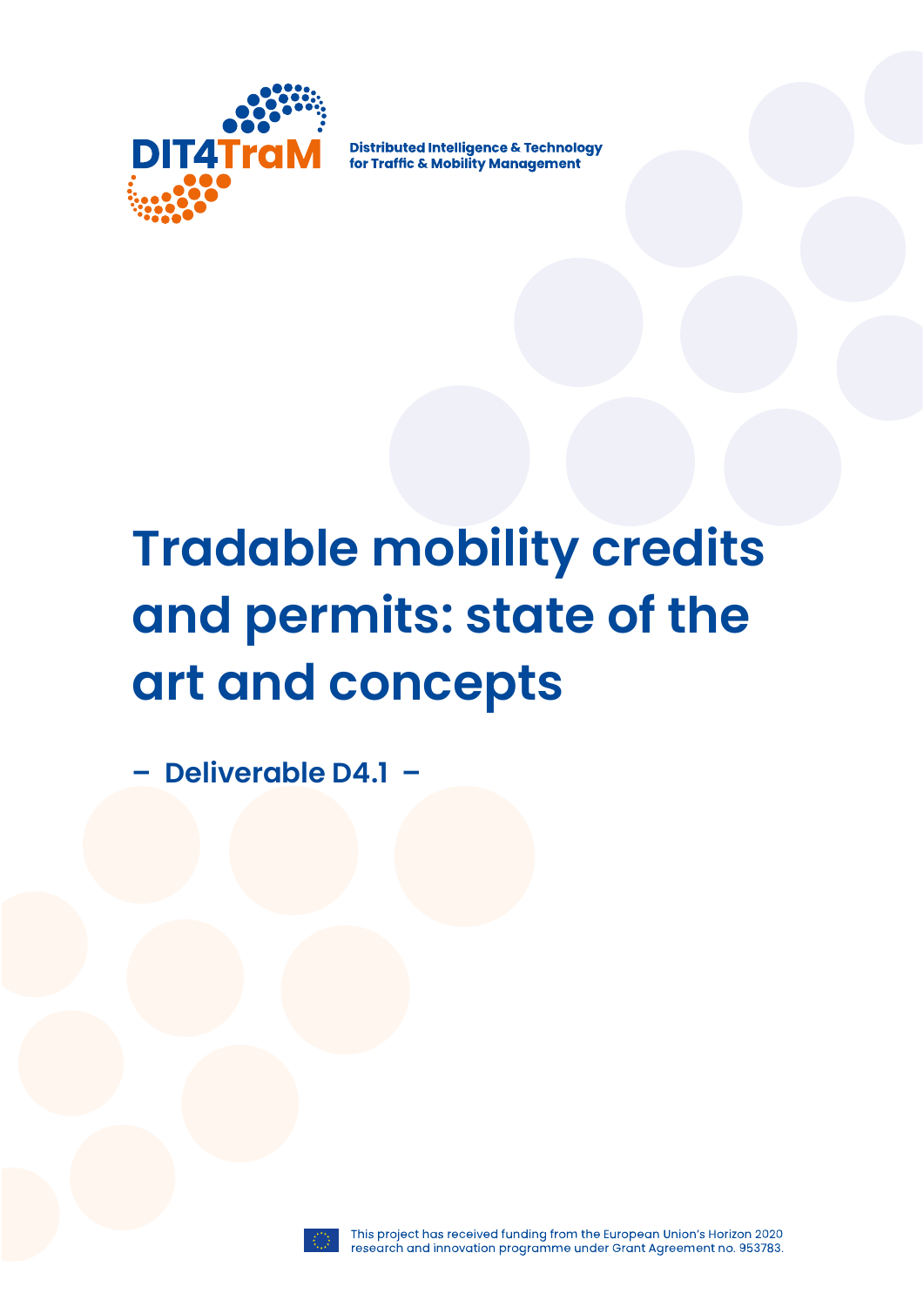

Distributed Intelligence & Technology<br>for Traffic & Mobility Management

| <b>Project</b>                 | <b>DIT4TraM</b>                                                                   |
|--------------------------------|-----------------------------------------------------------------------------------|
| <b>Grant Agreement No.</b>     | 953783                                                                            |
| <b>Start Date of Project</b>   | $01 - 09 - 2021$                                                                  |
| <b>Duration of the Project</b> | 36 months                                                                         |
| Deliverable Number             | D4.1                                                                              |
| <b>Deliverable Title</b>       | Tradable mobility credits and permits prospects: state<br>of the art and concepts |
| <b>Dissemination Level</b>     | <b>Public</b>                                                                     |
| Deliverable Leader             | Universite Gustave Eiffel                                                         |
| <b>Submission Date</b>         | $27 - 12 - 2021$                                                                  |
| <b>Author</b>                  | Louis Balzer                                                                      |
| $Co$ -author $(s)$             | Jesper Provoost, Oded Cats, and Ludovic Leclercq                                  |

#### **Release Approval**

| Name                           | Role                         | <b>Date</b>      |
|--------------------------------|------------------------------|------------------|
| Dr. Sascha Hoogendoorn-Lanser  | <b>Project Coordinator</b>   | $27 - 12 - 2021$ |
| <b>Prof. Serge Hoogendoorn</b> | Scientific Coordinator & QAM | $27 - 12 - 2021$ |

#### **Document History**

| <b>Version</b>   | <b>Description</b> | <b>Name</b>                                                       |
|------------------|--------------------|-------------------------------------------------------------------|
| <b>VO.1</b>      | First draft        | Louis Balzer, Jesper Provoost, Oded Cats, and Ludovic<br>Leclercq |
| V <sub>0.2</sub> | First review       | Dirk Helbing                                                      |
| V <sub>0.3</sub> | Second review      | Nikolas Geroliminis                                               |
| V <sub>0.4</sub> | Second draft       | Louis Balzer                                                      |
| V <sub>0.5</sub> | Third version      | Jesper Provoost and Oded Cats                                     |
| V1.0             | Final version      | Sascha Hoogendoorn-Lanser & Serge Hoogendoorn                     |

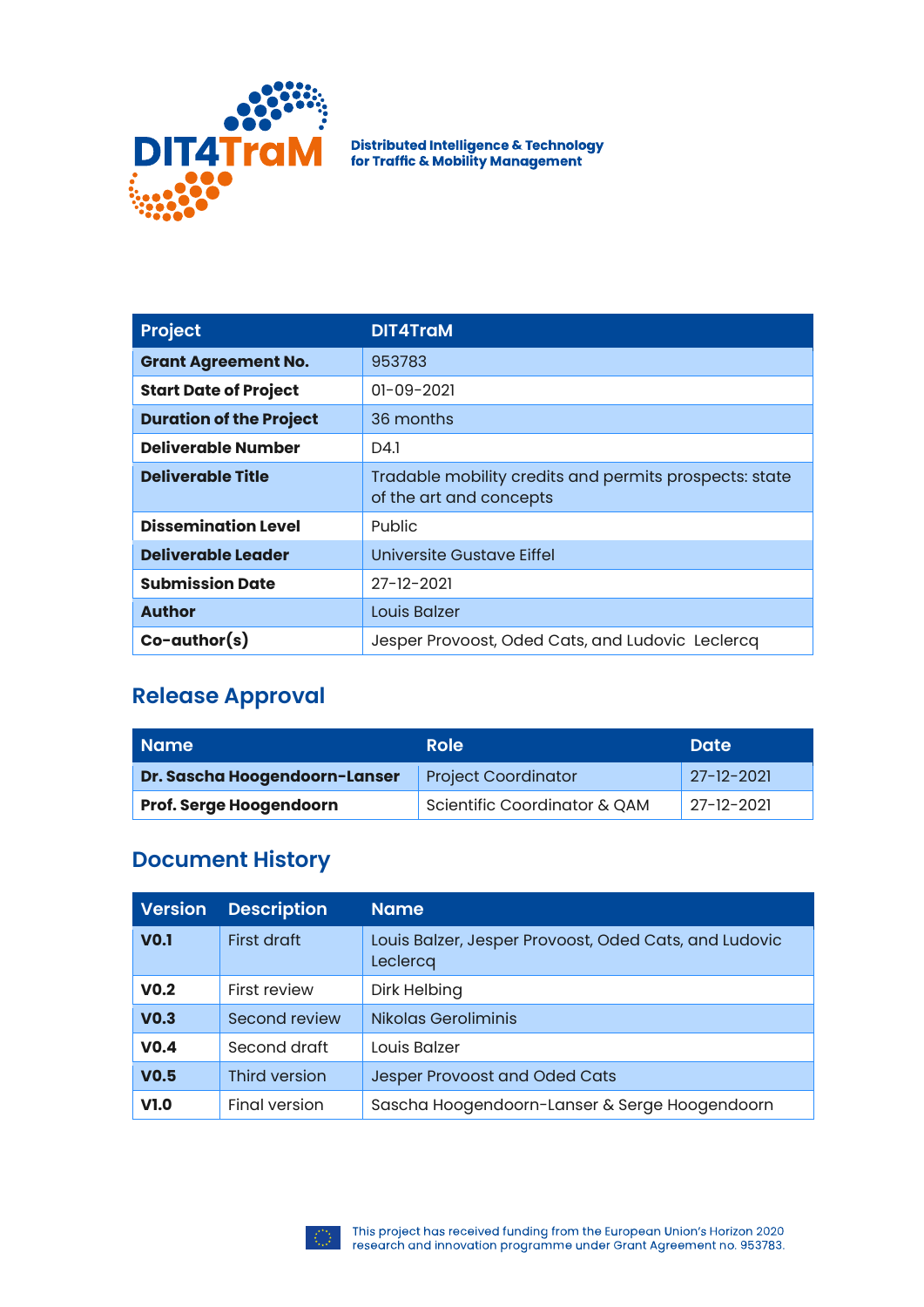### **Contents**

| 1. |      |  |
|----|------|--|
| 2. |      |  |
|    | 2.1. |  |
|    |      |  |
|    |      |  |
| 3. |      |  |
|    |      |  |
|    |      |  |
|    |      |  |
|    |      |  |
|    |      |  |
| 4. |      |  |
|    |      |  |
|    |      |  |
|    |      |  |
|    |      |  |
|    |      |  |
| 5. |      |  |
|    | 5.1. |  |
|    |      |  |
|    |      |  |
| 6. |      |  |
| 7. |      |  |

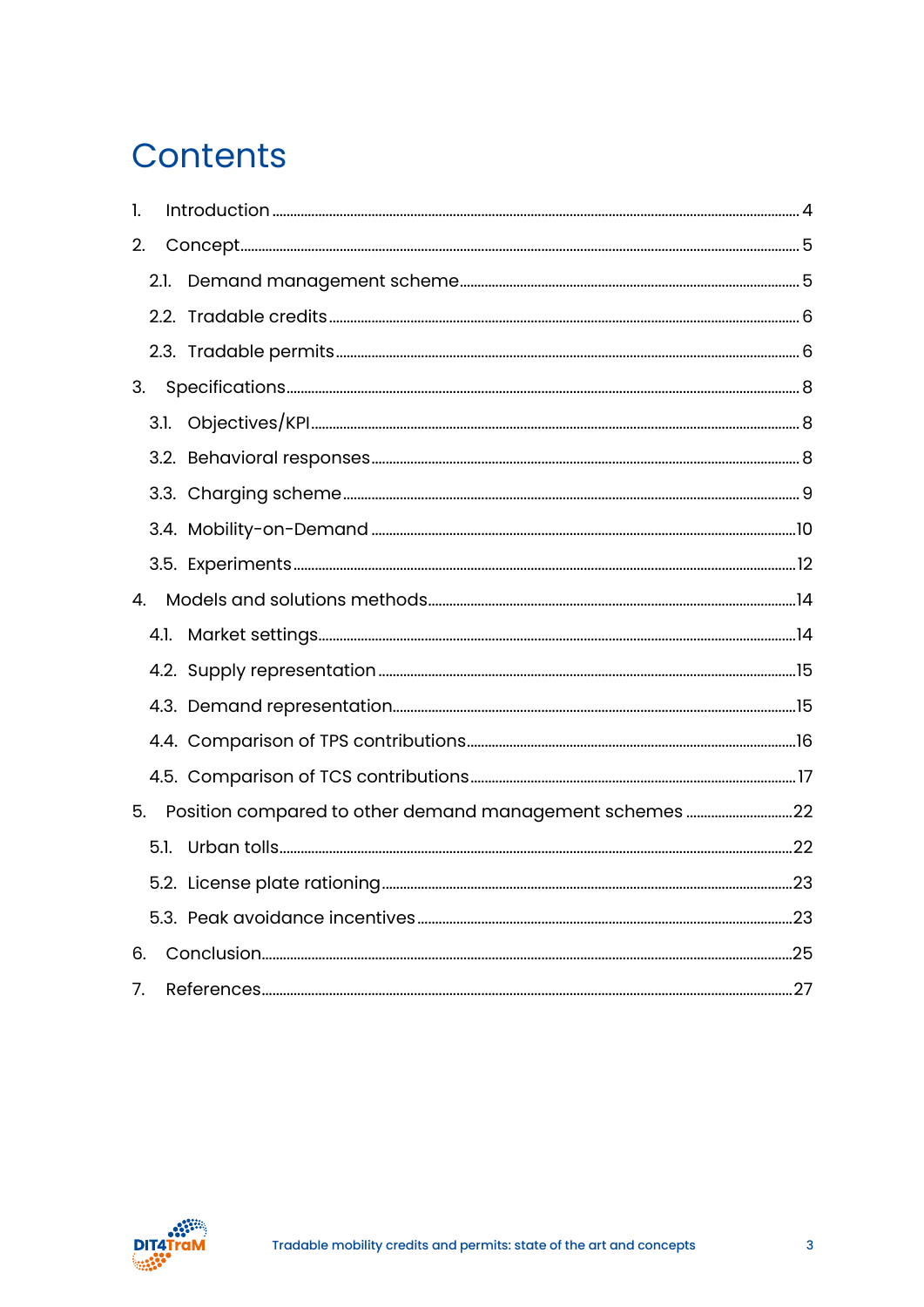## <span id="page-3-0"></span>**1. Introduction**

Urban mobility faces challenges in terms of congestion, pollution, and sustainability. Transportation networks are not optimally used, as the transportation modes, routes, and departure times of travelers are chosen according to their individual needs and desires, which currently lacks coordination. This leads to a user equilibrium, which typically deviates from the system optimum and, thereby, creates a price of anarchy that yields to a suboptimal use of transportation infrastructure. Consequently, users are suffering from sub-optimal travel conditions, resulting in longer travel times and higher fuel consumption. The user equilibrium state is different from the social (system) optimum, defined as the optimal state for the users collectively. To improve social welfare and reach the social optimum, suitable institutions can require or help to redistribute (or reduce) travel demand in space or time. This process is called 'demand management.'

The objective of WP4 is to develop, simulate and compare demand management strategies that are based on the novel concepts of tradable credit and tradable permit schemes (TCS and TPS). By rationing and increasing or decreasing the cost of some travel behaviors, demand management schemes foster the re-distribution of the travel demand. The latter is designed to achieve a reduction of the negative externalities (e.g., delays, small passenger occupancy, pollution, or costs) of multi-modal transportation networks.

In this report, we provide an overview of the state-of-the-art literature on tradable credit and permit schemes. We compile, characterize and synthesize scientific contributions related to TCS and TPS. Both aspects of proposed policies of the travel supply and demand are investigated. Other demand management policies are succinctly introduced to put TCS and TPS into perspective. The literature review explicitly Identifies some gaps, both in terms of policies and traffic and demand representations. In conclusion, we derive some promising research directions for the remaining of WP4.

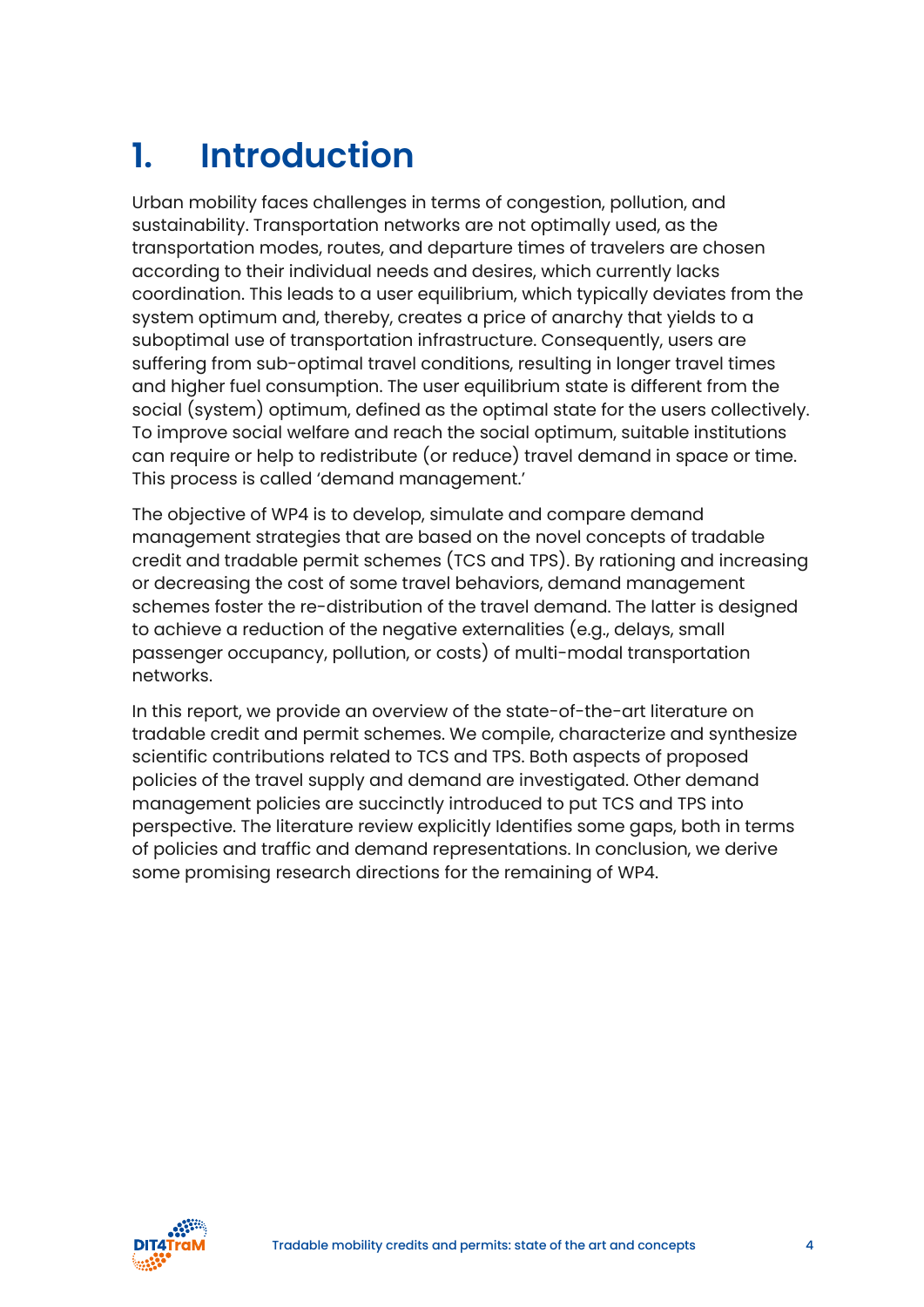# <span id="page-4-0"></span>**2. Concept**

In this section, we define the concept of demand management schemes. We also make the difference between credits and permits explicit to provide a precise and consistent terminology for WP4.

### <span id="page-4-1"></span>**2.1. Demand management scheme**

When using economic measures to effectuate changes in the usage of road networks, two alternatives exist. The first one is **price-based management,** in which case payments are required to access infrastructure. The authority determines the price (i.e., toll) of specific segments. The extent of infrastructure usage is not restricted, but as the travel cost of some alternatives will increase, travelers will shift to other options in time, space, or mode.

The second option concerns **quantity-based measures.** With this form of demand management, the usage levels on the network(s) are fixed using mobility rights (Verhoef et al. (1997)). The users are given an initial allocation of those rights and trade them amongst themselves. The price of those rights results from the trading between the users rather than being set by the authority, as is the case for congestion pricing. By letting the users trade the mobility rights, this form of demand management is mainly decentralized. There is no money flow from the users to the authority, as the travelers are exclusively buying and selling mobility rights from and to other travelers. The regulation of those mobility rights can help the system reach states with a smaller price of anarchy.

At the time of writing, quantity-based schemes have not been implemented yet for traffic management purposes. However, they are currently used to reduce the carbon emissions of some industries. The EU Emissions Trading System (ETS) (Bayer and Aklin (2020)) is a framework in which large polluting companies spend a credit for each ton of carbon dioxide released into the atmosphere.

Generally, the quantity-based measures that have been proposed in the literature can be categorized as permit or credit-based schemes. However, the concepts of tradable credits and permits are not used consistently in the existing literature. In the following sections, we propose definitions for credit and permit schemes that correspond as much as possible to the available stateof-the-art contributions regarding quantity-based demand management.

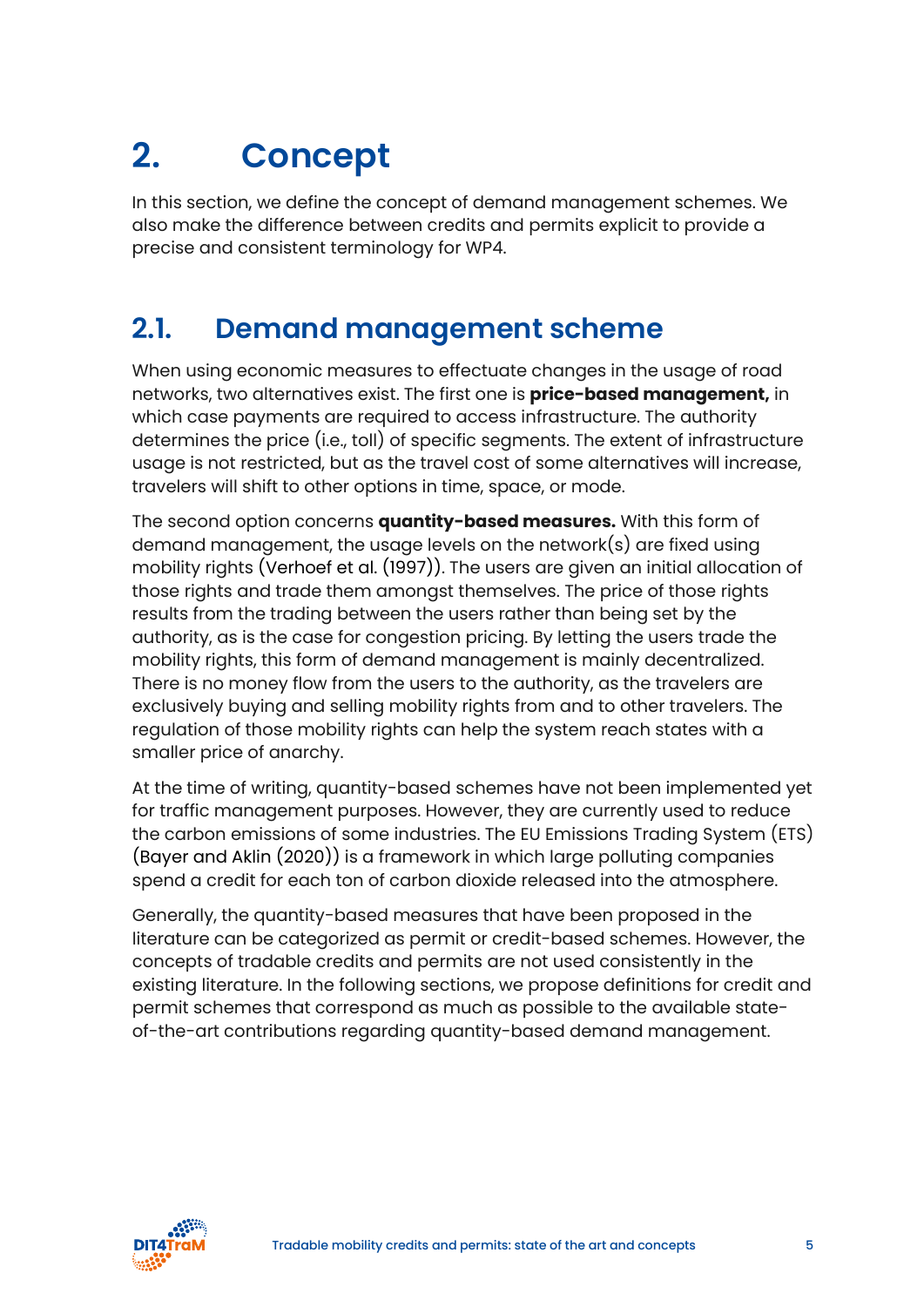### <span id="page-5-0"></span>**2.2. Tradable credits**

In the TCS, credits are a commodity needed to access the transportation network. The credits are indifferentiable (e.g., like currency units): we cannot distinguish one credit from another as they have the same value and are used similarly. However, the number of credits needed to access the transportation network may depend on the chosen route, departure time, and transportation mode. An initial number of credits is equally distributed among eligible travelers. These credits can be sold and bought amongst the travelers through a trading mechanism without the interference of a central authority. The distribution scheme can account for the travelers' heterogeneity and ability to buy credits or flexibility (like low-income travelers or workers not able to telework).

Yang and Wang (2011) formalized an early mathematical framework for TCS. Now, in most available works, the interval of credit assignment is a day, while only a few authors investigate the possibility of credits being transferred to the next day. In Ye and Yang (2013), the credits are allocated for a span of several days, and the price is updated each day based on the number of credits still available. Tian and Chiu (2015) define consumption periods for the TCS, at the end of which the users need to balance their credit account by using the credit market. If they fail, they need to fill the gap by buying credits at a high price from the authority. In Guo et al. (2019), the charges and the allocation are updated between each period. The contributions of Miralinaghi and Peeta (2020), (2019), (2018), (2016) consider the transfer of credits to a different period. The different frameworks presented in the works of Miralinaghi & Peeta account for interest rate (inflation), switch to greener personal cars via advantageous credit charges, and future price perception.

### <span id="page-5-1"></span>**2.3. Tradable permits**

The TPS is similar to a credit scheme in the sense that it allows access to the transportation network. However, in contrast to credits, permits are specific to a link and a timeslot. After an initial allocation, the users can trade the individual permits. As the permits do not provide the same access to the network, there is one price and one market for each individual permit. In this report, we also consider some schemes where no trading of permits takes place between users. Instead, the permits are auctioned by the authority. In comparison to TCS, there are fewer contributions regarding TPS in the literature.

TPS has been formalized by Akamatsu (2007) for a single Origin-Destination (OD) pair and by Akamatsu and Wada (2017) for several OD pairs in a network of links. For using a given link at a particular time, the user needs to buy a corresponding permit. To avoid queuing at bottlenecks, the number of issued

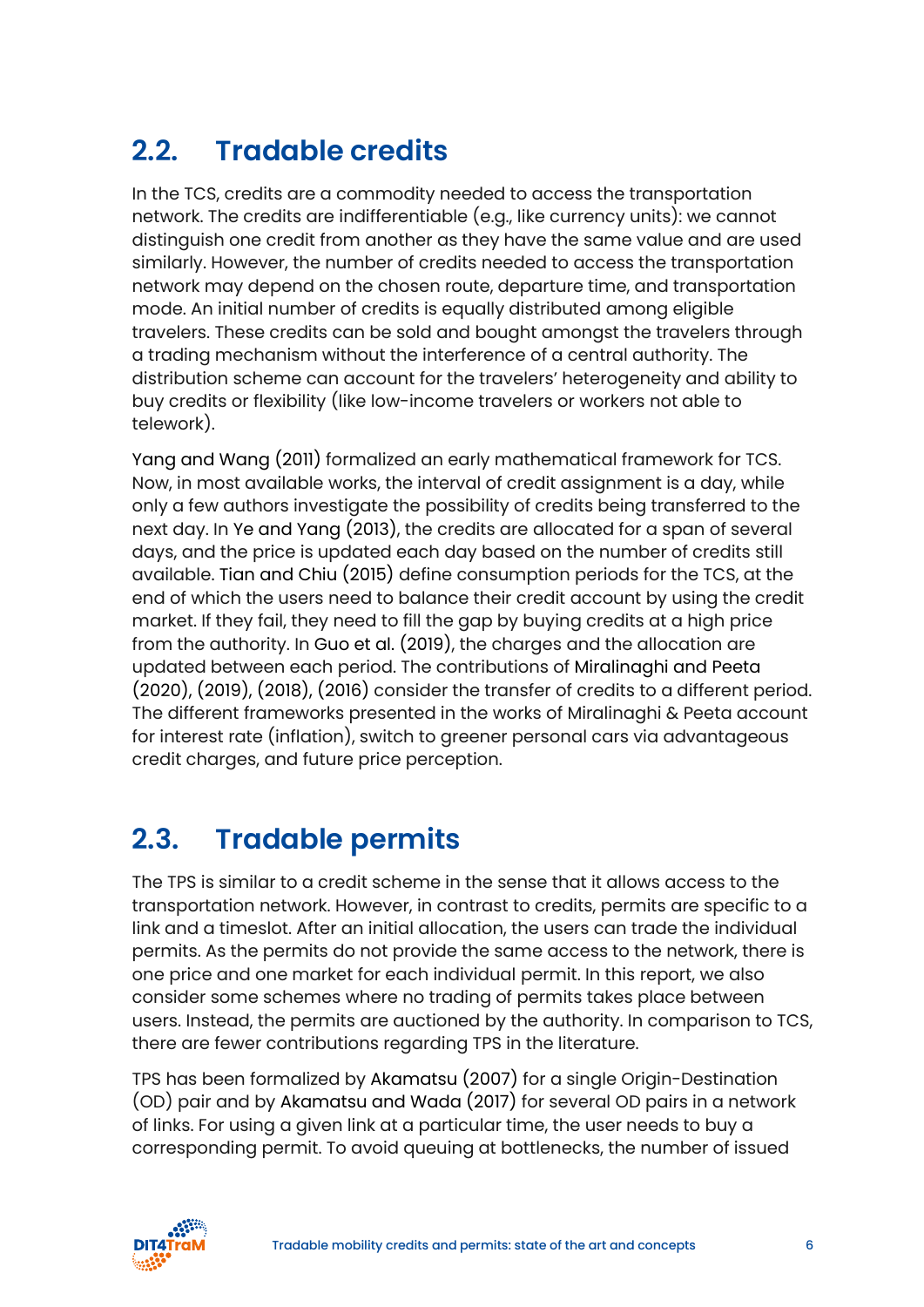permits per time unit equals the link capacity. Liu et al. (2014a) regulate a bottleneck with expirable parking permits to encourage users to arrive earlier and reduce queuing. P. Wang et al. (2018) propose a TPS for a network of links represented by flow-dependent travel time (BPR) functions, while accounting for a transit alternative. The permits are OD-based, while their quantity is selected to minimize the overall system cost.

We summarize the global framework of TCS and TPS in Figure 1. The regulating authority gives the initial allocations of credits and permits. Travelers trade credits and permits between themselves. Depending on their travel choices, they spend credits or permits, some alternatives being more expensive than others. Some relevant metrics are used to quantify the effect of TCS or TPS and optimize them.



Figure 1: Traffic demand management with TCS and TPS.

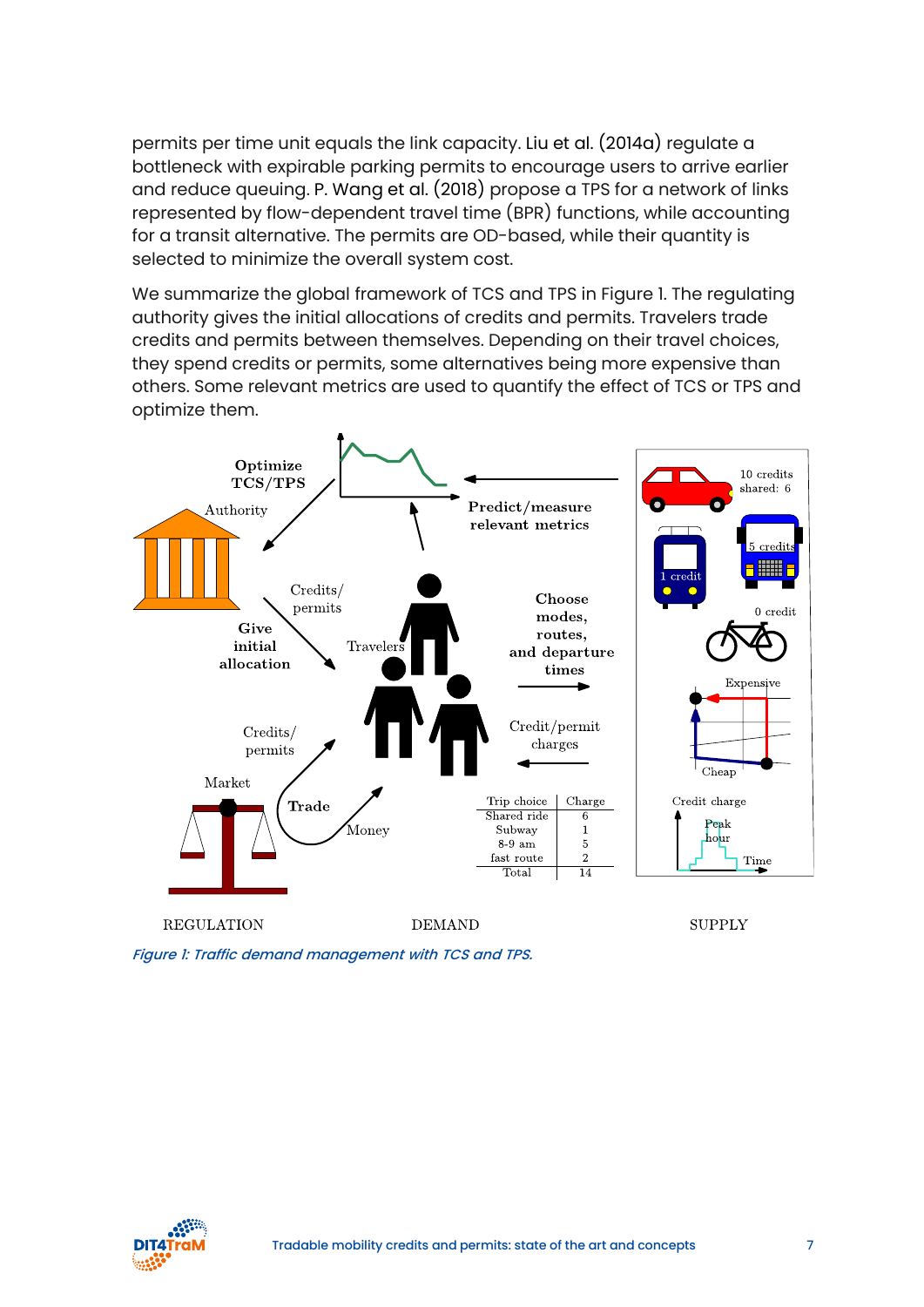# <span id="page-7-0"></span>**3. Specifications**

This section summarizes the different settings and parameters proposed by the various contributions regarding TCS and TPS.

### <span id="page-7-1"></span>**3.1. Objectives/KPI**

When introducing TCS, the main objective is to **reduce externalities generated by transport, particularly those induced by congestion**. The total travel time, i.e., the sum of travel times of all travelers acts as a metric for the social cost of congestion. When considering the departure time problem and the fact that users need to be at their destination at a given time, the "total schedule delay" is used. This is typical for the morning commute case: on top of the travel time, the users experience a disutility if they arrive earlier, and a usually higher one if they arrive later (Arnott et al. (1990)). The measure of total travel time or total schedule delay is related to Key Performance Indicator (KPI) 3.1 (total travel time), 3.3 (congestion reduction), and 5.2 (change network efficiency) of the project DIT4TraM.

The **environmental externalities** of congestion are addressed by accounting for the emission of greenhouse gases and toxic emissions or by quantifying the change in the total fuel consumption. It corresponds to KPI 3.4 (change in total private cars tailpipe emissions  $[CO, NO_x CO_2]$ , 3.5 (change in total heavy vehicles tailpipe emissions), 3.6 (change in energy consumption [kWh]), 3.7 (change in fuel consumption [mpg]), and 5.3 (change in network sustainability).

The social and political aspect is considered by defining and measuring the **equity** of the TCS. Already without any demand management policies, the travelers have different travel costs. On top of that, the TCS or TPS might profit some travelers at the expense of others. One needs to choose between equity in the sense of results, i.e., the absolute travel costs are similar for all travelers, or in the sense of opportunities, i.e., the improvement of travel costs is the same for everybody. The challenge is to account for the different OD pairs and revenue levels. Related KPIs are 7.7 (users' satisfaction), 7.8 (operators' satisfaction), 7.9 (authorities' satisfaction), and 7.10 (industry satisfaction).

### <span id="page-7-2"></span>**3.2. Behavioral responses**

Different behavioral responses are used to drive the user equilibrium closer to the social equilibrium and attain the political goals regarding congestion, pollution, and equity. This leverage can be achieved among various travel

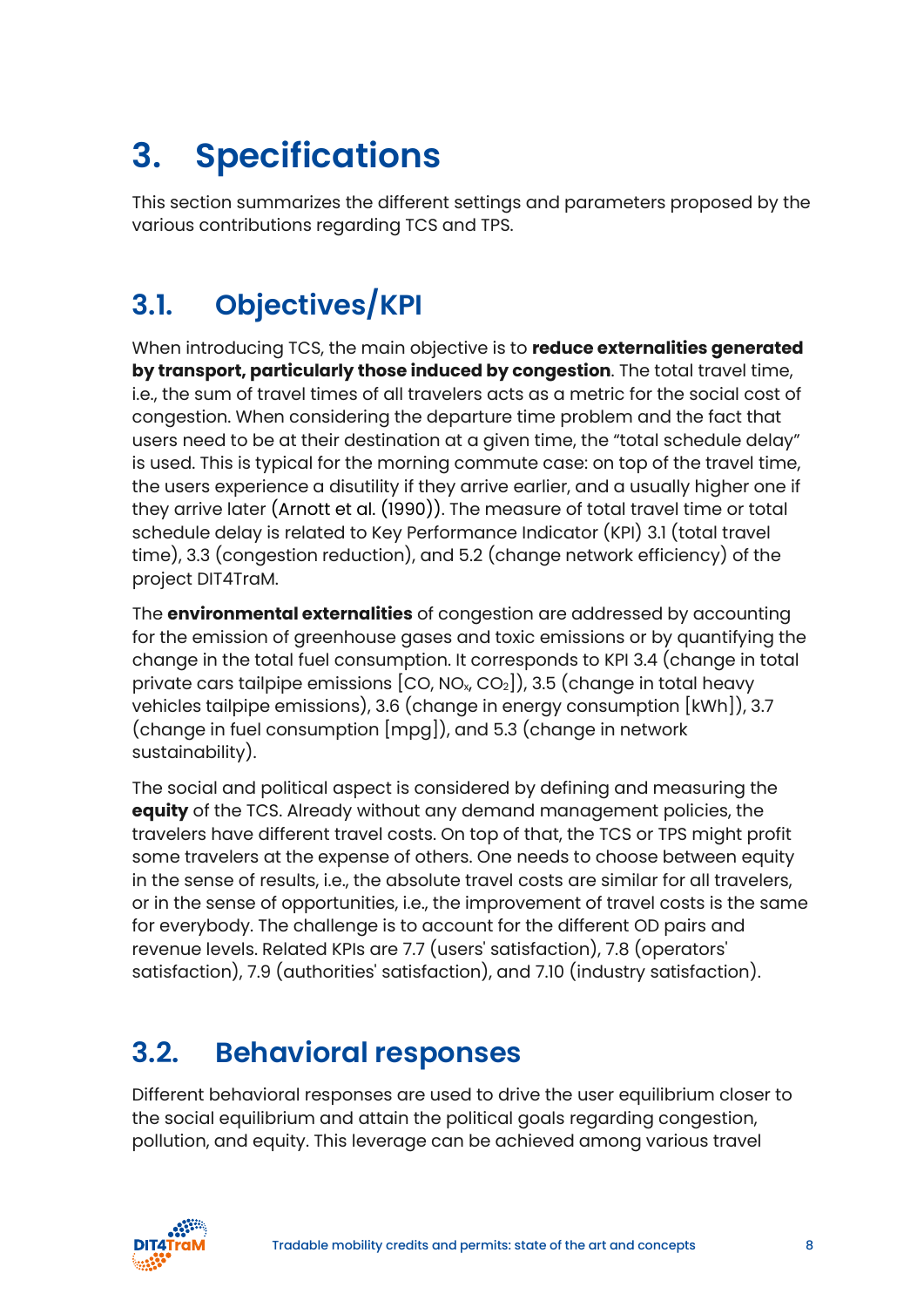modes, such as private cars, public transportation, and shared mobility forms. The common denominator between these modes is that congestion, pollution, and equity issues can persist, and that capacity is limited, whereby the same principle of leveraging behavioral response (by means of TCS and TPS) can be applied.

Travelers will be stimulated to change their **departure times** by introducing a time-varying credit charge or permits with a specific time window as it becomes more expensive to drive or use public transportation during peak hours. This corresponds to KPI 4.4 (time of departure shift).

The road network is spatially heterogeneous: some links are overused, while others are underused. The same phenomenon occurs for public transportation, as vehicles on certain lines can become overcrowded, and the capacity of the service network can be exceeded. By charging the links or the areas differently, the users change their **routes**, and the demand can be better distributed over the network. This corresponds to KPI 4.3 (route shift).

Public transportation and shared mobility are often underutilized because travel time is longer and may involve walking and waiting as compared to a private car with a single occupant. Furthermore, passenger comfort is generally lower. By charging the user of privately owned cars, some users may **shift to public transportation** or share travel costs by ride-pooling/ridesharing. Differentiated charging schemes are introduced to **foster the usage of different types of private cars**, such as zero- or low-emission, or autonomous vehicles. This corresponds to KPI 4.1 (daily mode shift) and 4.5 (change in ridesharing percentage).

As the travel costs of some trips change with the introduction of a demand management scheme, the demand might vary with the travel costs. Thus, some contributions consider the travel demand as elastic. If the travel cost decreases, additional travelers will switch to a given mode, and if it increases, some users will cancel their trips or use alternative travel modes.

### <span id="page-8-0"></span>**3.3. Charging scheme**

The charging scheme is usually variable, i.e., non-constant and dependent on several parameters. It provides freedom to the authority to stimulate road users to change their choices in a direction suitable to the respective goals. Previous work has considered different parameters, on which the credit charges are based, including:

- **Link**: the charge is the sum of the charges of the links used during the trip (Yang and Wang (2011)).
- **Time**: the credit charge is dynamic in the temporal domain (Nie and Yin (2013)).

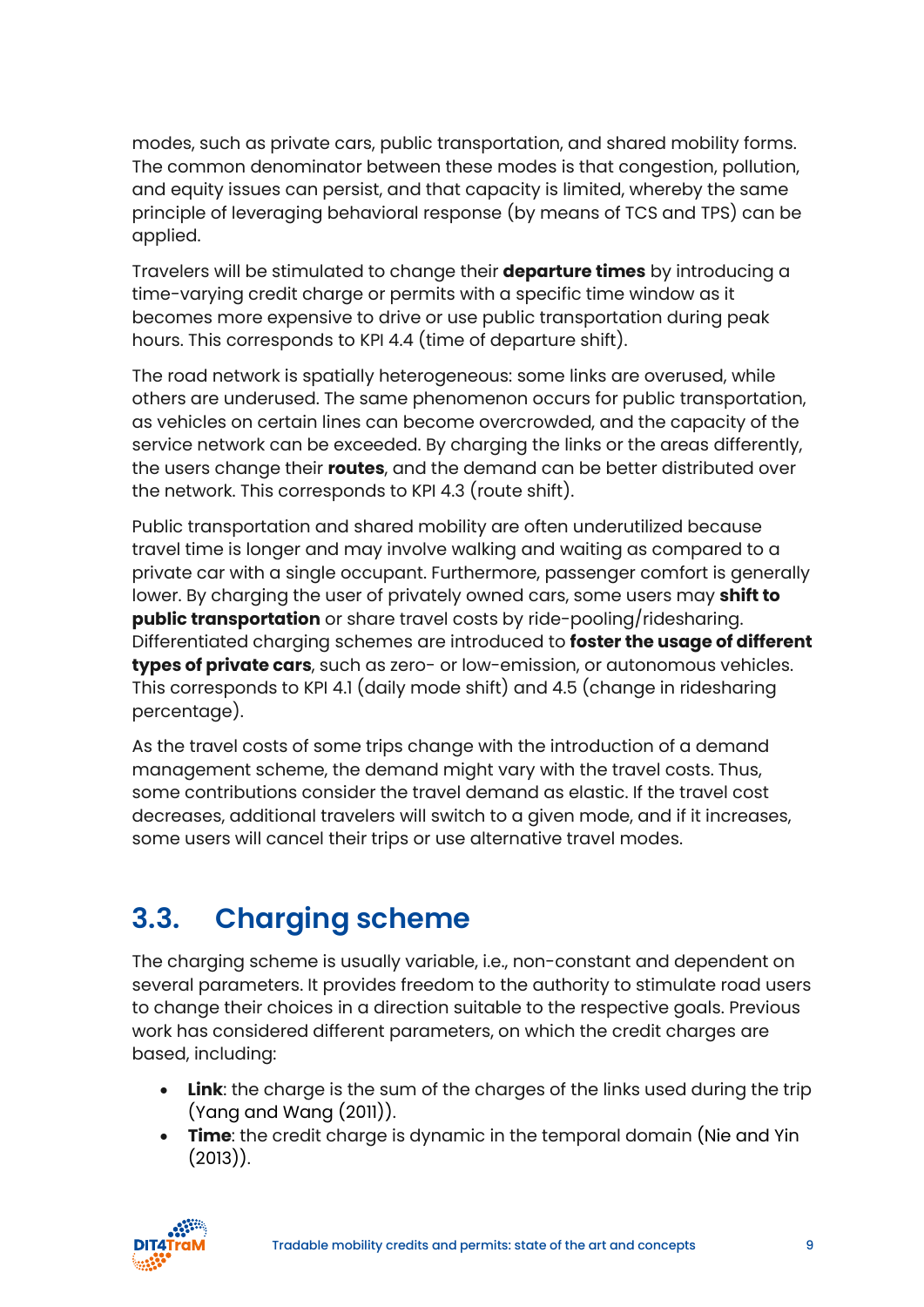- **Distance**: the charge is proportional to the traveled distance (Shirmohammadi et al. (2013)).
- **Area**: the charge is fixed for all users in a given area Shirmohammadi et al. (2013).
- **Class**: the credit charge or allocation depends on the class of the user, usually its value of time (VoT) as a proxy for its wealth. In Xiao et al. (2013), the poorer users get more credits to compensate for their travel time increase.
- **Vehicle**: the charge depends on the type of vehicle. In Miralinaghi and Peeta (2019), low emission vehicles require a lesser charge to foster them against conventional (ICE) vehicles.
- **Negative charge**: the charge can be negative, to work as an incentive. In Xiao et al. (2019), negative credits charges on some links replace the initial allocation.

All of the abovementioned studies have been limited to car traffic.

### <span id="page-9-0"></span>**3.4. Mobility-on-Demand**

With the advancements of information and communication technologies in the last decades, the concept of Mobility-on-Demand (MOD) has emerged. This concept allows travelers to access more of the available forms of mobility. Travel modes that are facilitated through MOD include:

- **ride-hailing** (services like Uber where a designated vehicle is dispatched upon customer request),
- **ride-pooling** (where multiple ride-hailing trips are consolidated),
- **ridesharing** (where drivers are incentivized to share their trip with others in their private vehicle, a.k.a. **carpooling**),
- **car-sharing** (a form of car rental for short periods of time), and
- **bike-sharing** (a form of bicycle rental for short periods of time).

Integration of such modes into tradable credit and permit schemes provides opportunities for intelligent demand management, either by shifting demand to other modes, where there is a residual capacity, or by consolidating demands such that they can be served with fewer resources.

There have been relatively few works that consider integrating MOD concepts into tradable credit or permit schemes. Until 2017, there were no works that explicitly combined shared TCS and TPS concepts with on-demand transportation. However, as early as 1995, roadway allocation methods were proposed to reduce congestion and encourage carpooling and transit use Johnston et al. (1995). The method that the authors proposed allocates permits for specific lanes only to high-occupancy vehicles (HOVs), including carpooling vehicles. Arguably, the method has some similarities with permit schemes, even

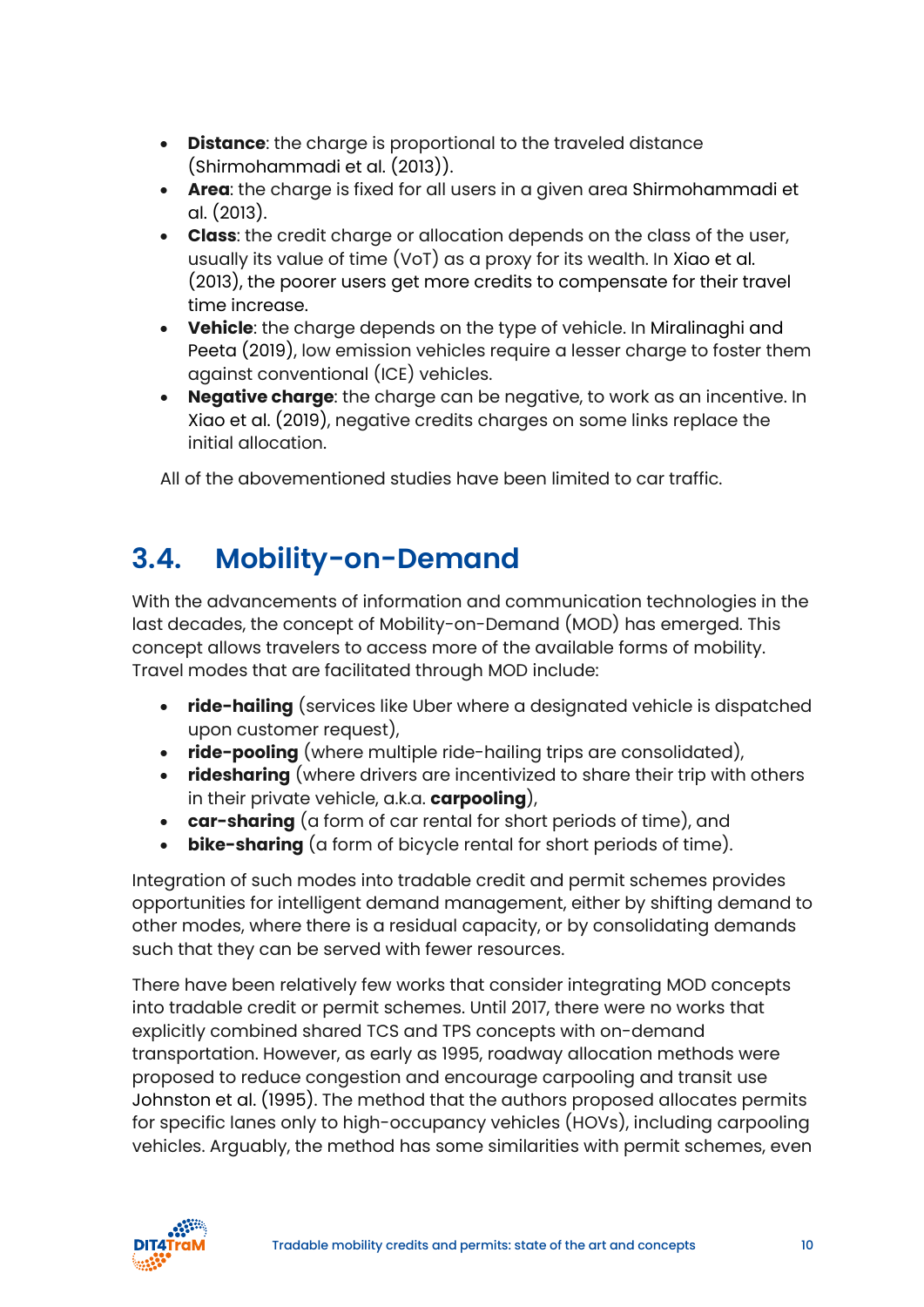though its rigidity does not match the flexibility of TCS and TPS, which involve digital trading mechanisms.

Hara and Hato (2019), (2018); Roca-Riu and Menendez (2019) introduce an auction mechanism for shared mobility services. The main objective of these works is to provide incentives for users of car- and bike-sharing systems to change their origin-destination choices, such that vehicles are positioned better with respect to the demand. Tradable permits are used to assign travelers the right to travel between specific origin-destination pairs. This work employs TPS as a method to increase efficiency in MOD services. In particular, the scope of the study is limited to the operations of mobility sharing services instead of a comprehensive higher-level framework that includes a wider spectrum of travel modes.

In Zang et al. (2020), a TCS is used to manage the usage of HOV lanes on highways. Similar to the work of Johnston et al. (1995), the authors consider that HOV lanes exist next to general-purpose lanes and that the HOV lanes can be exclusively used for carpooling. This provides a travel cost incentive to travelers who choose to share their trips. The proposed method does not include the GP lanes as part of the credit scheme, as the authors specifically aim to limit the access of HOV lanes. Xiao et al. (2021b) introduce a similar approach, but implement a TPS with time-limited carpooling lanes instead of permanent HOV lanes. In this concept, the carpooling lanes are designated to operate within a reserved time window during rush hour periods. During other hours, the lanes are open to all travelers.

The authors of the previously mentioned work extend their methodology in Xiao et al. (2021a), where they incorporate parking constraints into a TPS with carpooling. Besides adding parking at the destination as a constraint for the model, the authors present two alternative tradable parking permit schemes: one where differentiation occurs between parking permit prices of solo drivers and carpoolers, and another where prices are uniform between modes. The authors conclude that the scheme with uniform, undifferentiated pricing is most efficient. Additionally, they suggest that further research could focus more on combined traffic management schemes, in which different modes as well as mobility sharing options are integrated.

In Zong et al. (2021), a different approach is taken to investigate the synergy between TCS and carpooling. This approach arguably yields a more comprehensive scheme that encompasses a broader spectrum of modes and options for sharing. The authors introduce a credit discount coefficient corresponding to different numbers of passengers, such that prices are lower when car trips are shared with other travelers. They demonstrate that travel volume, travel cost, and carbon emissions can be reduced by implementing the TCS with carpooling enabled. It should be mentioned, however, that the authors only considered carpooling as a form of MOD. Therefore, an interesting

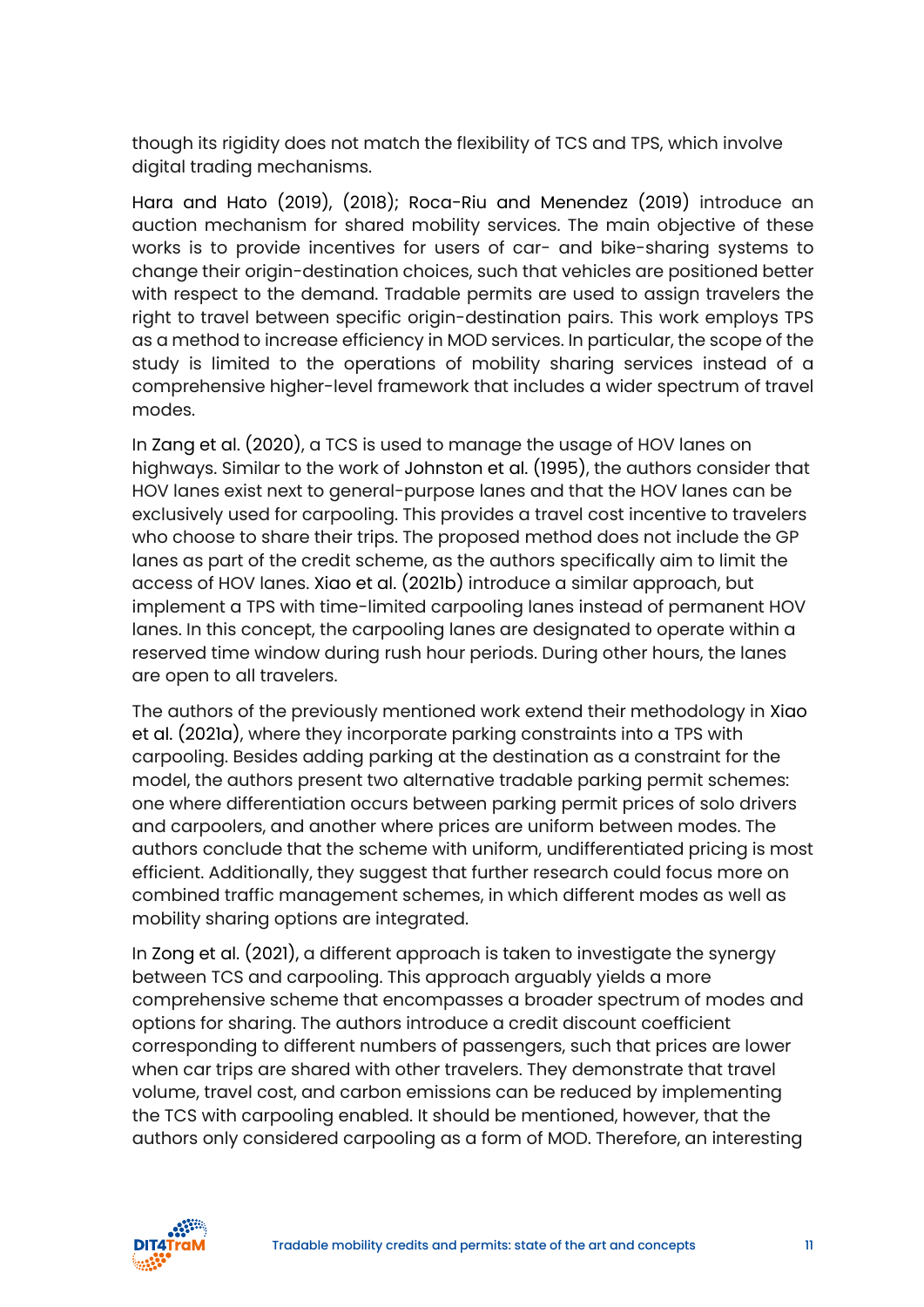future research direction would be to include further forms of MOD like ridepooling, bike-sharing (shared modes) and ride-hailing (non-shared modes).

### <span id="page-11-0"></span>**3.5. Experiments**

No full-scale TCS has been implemented yet. However, several aspects have been independently studied using field experiments, serious games, or surveys.

A field experiment took place in The Netherlands. Ettema et al. (2010); Knockaert et al. (2012) present the results of this peak avoidance experiment: car drivers receive money when they do not drive during the peak hour. During the experiment, car usage decreased, even though most car drivers returned to the old habits when the incentives stopped. The incentives need to be continued to maintain the peak hours avoidance. It poses an issue about the sustainability of such a scheme, since one would constantly need funds to finance the incentives.

The MOBIS experiment in Switzerland introduced a "Pigovian" pricing scheme (Axhausen et al. (2021)). Each participant pays a tax corresponding to the external cost of its travel. It represents the damage it induces to others in terms of congestion, pollution, and health. The "Pigovian" tax increased the private costs by about 16% and reduced the external cost by 5%.

Different serious games have been proposed. The participants react to a fictive TCS via a computer-based interface. In the experimental game of Aziz et al. (2015), the participants choose routes subject to "personal mobility carbon allowances". They can trade those allowances on a multi-unit double-auction market. The participants are learning from the system and improving their usage of the carbon allowances. In Dogterom et al. (2018), a distance-based TCS is set up. Here, the participants have an initial quota of kilometers per car allowed. They can reschedule their activities or change mode to decrease the usage of their credit. Additionally, they can sell the remaining credits or buy additional ones at a fixed price. The results of the experiments show that about two-thirds of the participants change their car use. In Tian et al. (2019), another experimental game is proposed, where participants have credits and money budgets. They choose their routes and trade with a multi-unit double-auction market. From the experiments, it emerges that participants are spending more credits in the beginning, after which they start saving some credits for later use. The authors also noticed a learning behavior as the number of satisfied bids and asks increased over time. The authors of Brands et al. (2020) conducted an experiment with participants regarding parking permits. The scenario that the authors selected is the following: participants need to park their car downtown. To do so, they have to secure parking permits that they can buy and sell daily. Permit prices fluctuate on a daily basis as well. If they fail, they will face a monetary penalty. The outcomes showed that most of the decisions were

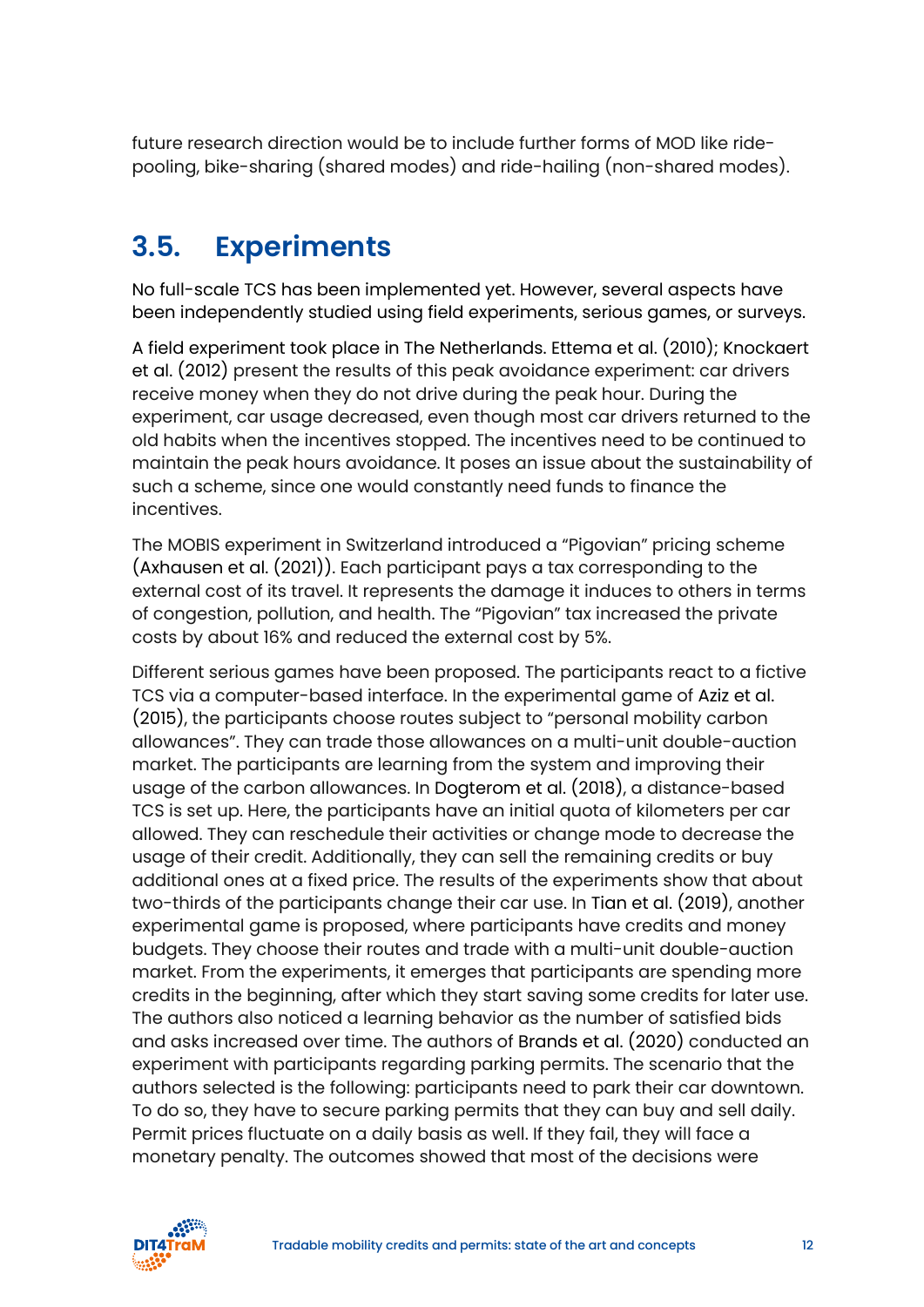rational, while participants with higher levels of education tend to earn more money from the trade than others. This implies concerns about the equity of such a scheme.

Other contributions are based on surveys to assess the public reaction to a TCS and the population's preferences between TCS and the more common congestion pricing. In Krabbenborg et al. (2021), (2020), the acceptability of TCS is investigated. A survey is used to understand the reasons behind the acceptability, and a case study with a fictive city is introduced to compare pricing and TCS. In the survey, public support varies from 30% to 50%, depending on how the credits are initially distributed. The highest level of support occurs when the credits are uniformly distributed among car users. The majority of the participants of the case study rejected the TCS: only 20% accepted the TCS, while 56% agreed with the congestion pricing. One essential argument is that congestion pricing has already been successfully implemented in the real world. Hence, it is argued that there is no need for the complexity of another scheme such as TCS. The results of this study highlight the importance of the user experience and the communication of the advantages of TCS and TPS, especially compared to congestion pricing.

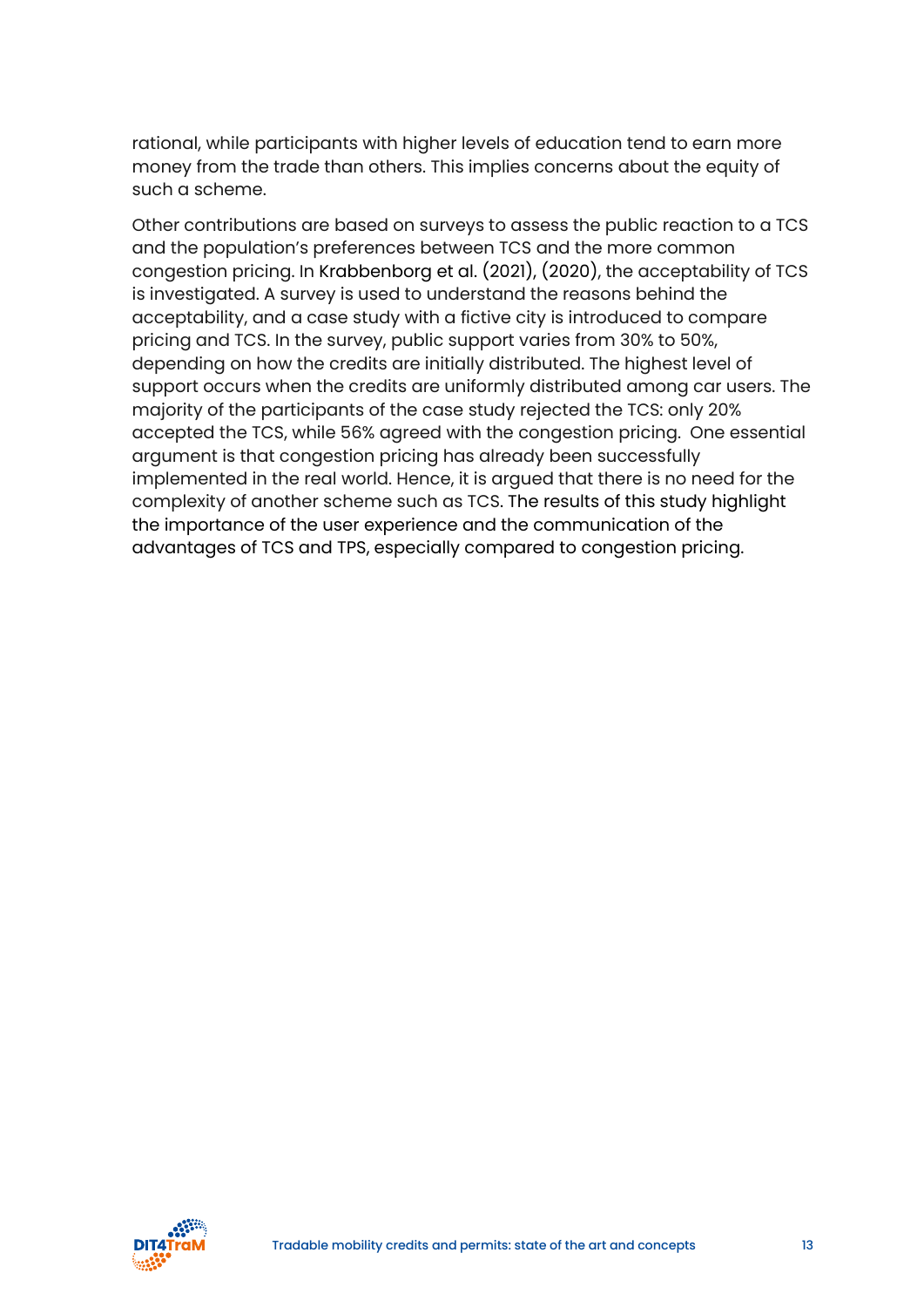### <span id="page-13-0"></span>**4. Models and solutions methods**

TCS and TPS contributions from the literature mainly focus on finding the system equilibrium, i.e., the traffic assignment under the TCS or TPS, and comparing it with the status quo case. The majority of past works, such as Yang and Wang (2011), are then developing methods to find the TCS and TPS parameters that minimize the sum of the costs for all users. Different assumptions are made for the analytical formulations and numerical simulations. The conditions under which the credits and permits are traded as well as the representations of the traffic supply and demand are categorized In the following sub-sections, underlining the common features and differences of the contributions on TCS and TPS.

### <span id="page-13-1"></span>**4.1. Market settings**

Most of the literature does not make explicit that the trade mechanism and the credit price are determined by a **market-clearing condition** (MCC): the price is non-zero if and only if all the credits are consumed, like in Yang and Wang (2011). It is assumed that the users trade between themselves, but the exact mechanism is not specified.

In Ye and Yang (2013), the **authority updates the credit price over the days,**  depending on the difference between credits consumption and allocation.

In Liu et al. (2015); Su and Park (2015), the permits for using the highway are **auctioned**. The travelers bidding the highest amount of money are buying the permits.

The contribution of Tian and Chiu (2015) focuses on the trade of credits using a **double-auction market** and how the marginal value of the credits depends on the travelers. In a double-auction market, each player (here, the potential traveler) enters the market to buy or sell credits with a chosen quantity and price, after which the market mechanism maximizes the number of credits traded.

Several contributions account for **transaction costs**. They represent either a tax or a valuation of the effort (time and energy) spent to trade credits in order to prevent speculation and market abuse. Nie (2012) introduced transaction costs proportional to the traded quantity. In Bao et al. (2014), the transaction costs are linearly proportional to both price and traded quantity. The transaction costs in Zhang et al. (2021c) are a constant, multiplied by the traded quantity to a power that is equal to or greater than one. It represents the fact that, by increasing the traded quantity, the difficulty to find trading partners increases.

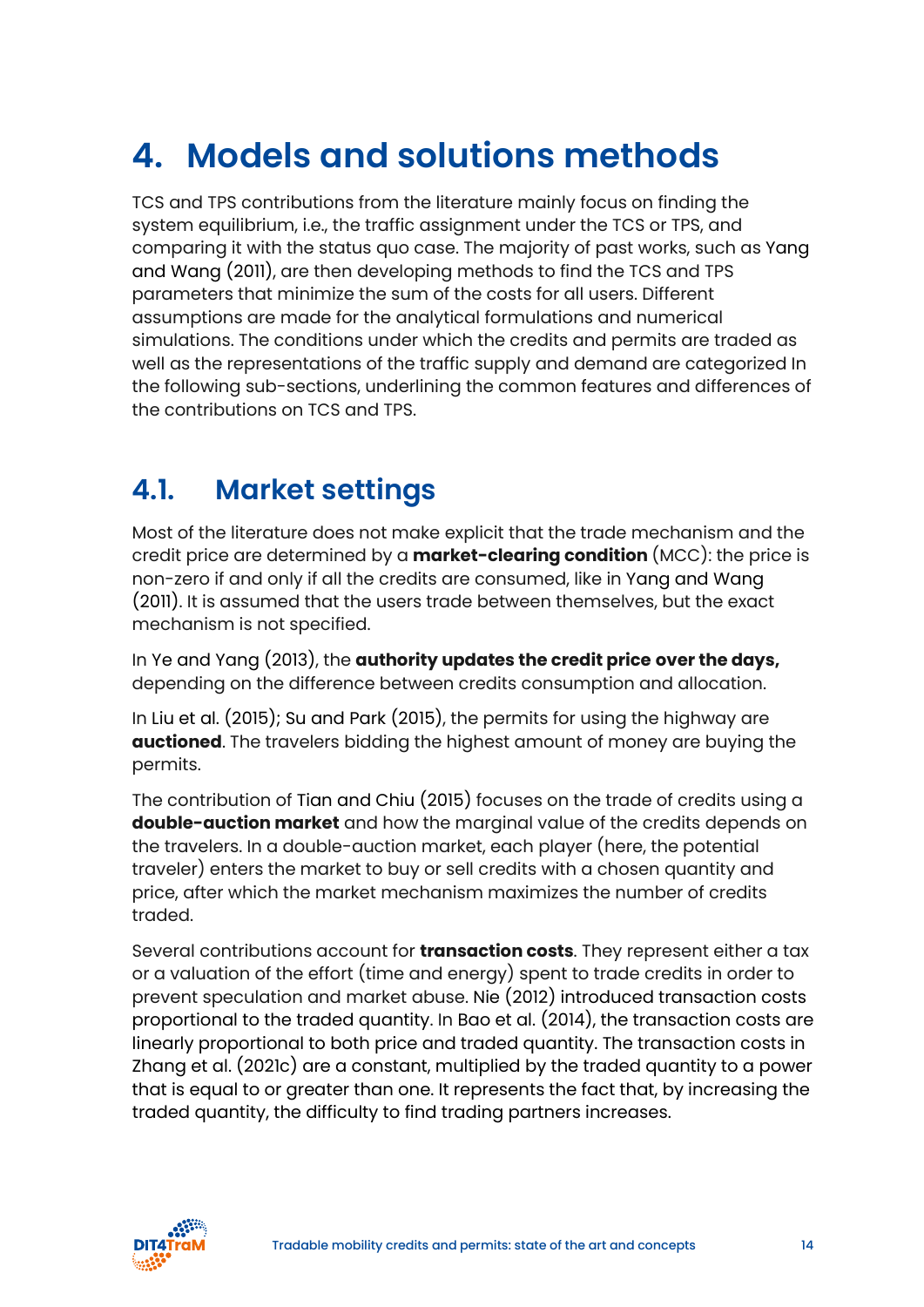### <span id="page-14-0"></span>**4.2. Supply representation**

Most of the literature about TCS (including the preliminary work of Yang and Wang (2011)) represents the congestion using the **BPR function** (Bureau of Public Roads (1964)), where the travel time on a link is a static function of the flow. The TCS methods using the BPR framework aim at re-routing the travelers.

A significant number of contributions on TCS and most of the papers on TPS use **Vickrey's bottleneck** (Vickrey (1969)). With this model, the capacity of the link is fixed and stays constant. When the demand exceeds the capacity, the vehicle waits in a vertical queue. The contributions on TCS based on Vickrey's bottleneck aim to spread the demand over time to make the queue disappear.

Bao et al. (2019) uses **Chu's model** (Chu (1995)), which is an extension of the BPR model, accounting for the departure time distribution.

Liu et al. (2020), not yet published, is the only contribution about a TCS using a **trip-based Macroscopic Fundamental Diagram** (MFD), also known as the generalized bathtub (Jin (2020); Lamotte and Geroliminis (2018); Mariotte et al. (2017)). With the MFD, the speed on the network depends on the current number of vehicles on the network.

A small part of the works uses **traffic simulators**: DynusT in Tian and Chiu (2015) and MATSim in Su and Park (2015). It allows for a realistic and complex representation of congestion and assignment, even though analytical discussions are limited. As there is no mathematical description of the congestion, properties such as optimal parameters, existence, uniqueness, or stability of the equilibrium under TCS or TPS cannot be analytically proven.

### <span id="page-14-1"></span>**4.3. Demand representation**

The equilibrium is usually defined by the **Deterministic User Equilibrium** (DUE): no user can unilaterally improve its travel cost by changing mode, departure time, or route. In Yang and Wang (2011), TCS is implemented, while assuming DUE.

Some contributions account for **Cournot-Nash** players (CN) to represent transportation companies: a CN player (here a potential traveler) cooperates with other players from the same entity (usually a company) to minimize the entity's costs and not its individual costs, for instance in He et al. (2013).

The **Stochastic User Equilibrium** (SUE) accounts for perception errors. It is reached when the decisions of the users match their current affectation. The decision model is often the logit. The probability of choosing an alternative depends on the travel cost of this alternative compared to the costs of the other options. In Ye and Yang (2013), TCS is implemented while assuming SUE.

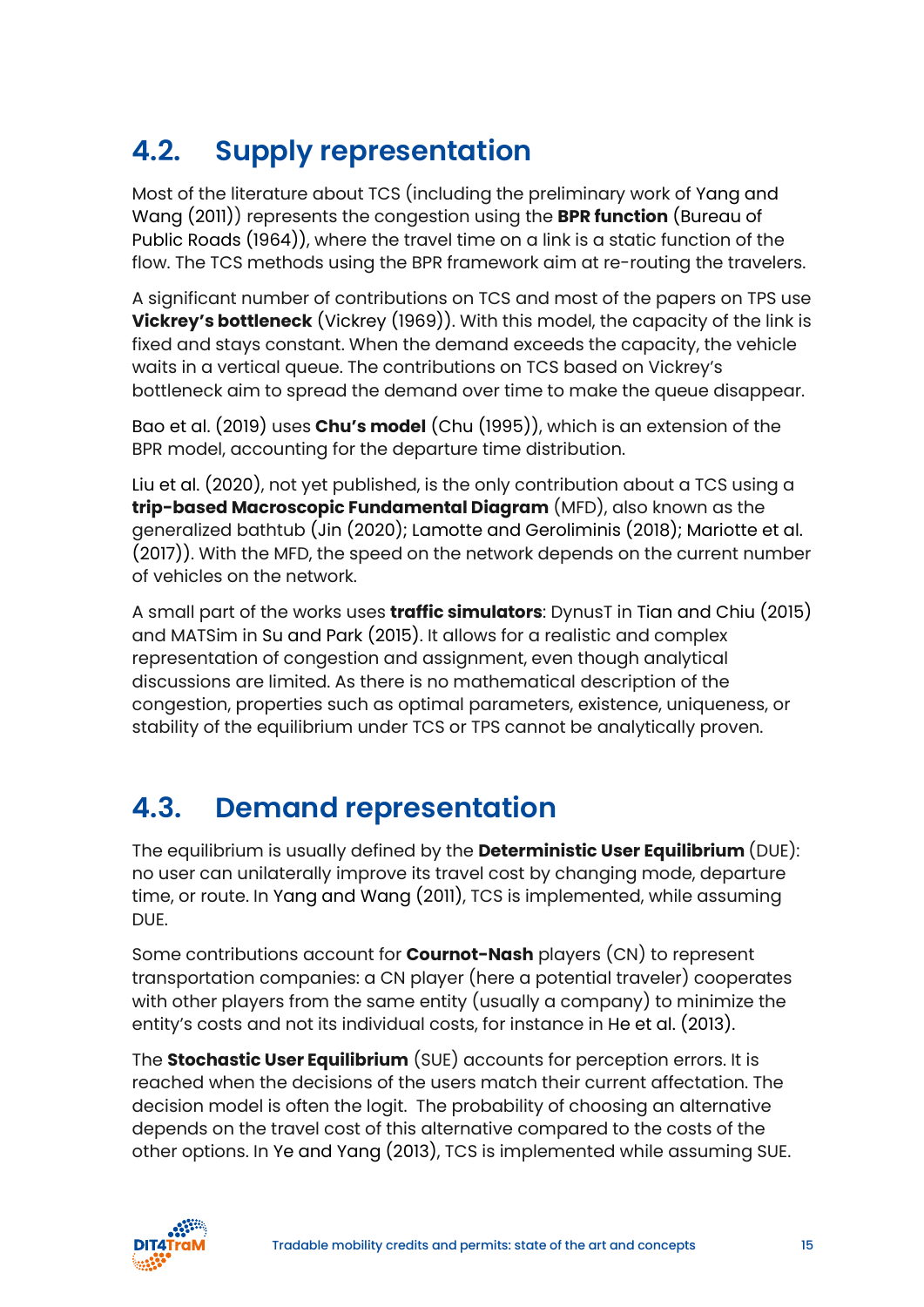Under a TCS or TPS, the users are selling or buying credits or permits to reduce their travel time. The parameter named **Value of Time** (VoT) is defined to quantify the amount of money a user is ready to pay to reduce its travel time. Some contributions account for different VoT to represent different types of users and especially travelers with different revenues, to differentiate the impact of the TCS on low-income and high-income travelers. In Wang and Yang (2012), the TCS accounts for VoT heterogeneity, as the credit charge depends on the class of the traveler.

Human behavior is often suboptimal. The following **biases** are known:

- **Loss aversion**: travelers selling credits are earning money, and those buying credits are losing money. Under loss aversion, the users value the money they lose more than the money they earn (Bao et al. (2014)).
- **Cognitive illusion**: the travelers do not consider the cost of spending credits as long as the number of spent credits does not exceed the allocation (Han and Cheng (2016)).
- **Perception error**: As both, the supply and demand affect the credit price, its value is uncertain. Therefore, travelers are prone to random errors when predicting the credit price (Zhang et al. (2021a)).
- **Framing and labelling**: users are more eager to spend the credits from the allocation (which are provided for free) than additional ones they need to buy on the market (Bao et al. (2016)). The difference to cognitive illusion is that, even if they do not need to buy additional credits, they still consider the cost of spending the credits they got for free.

The effect of biases on the system is complex, as the travelers interact through the market or transportation network. It can lead to complex patterns (Helbing  $(2004)$ ).

### <span id="page-15-0"></span>**4.4. Comparison of TPS contributions**

The different contributions about TPS for traffic management are summarized in Table 1. For each contribution, we check which behavioral response is considered along with the supply representation.

| Reference       | Congestion<br>model | Mode <sup>1</sup> | Route | Dept.<br>time |
|-----------------|---------------------|-------------------|-------|---------------|
| Akamatsu (2007) | <b>Vickrey</b>      |                   |       |               |

*Table 1: Comparison of TPS-related works.*

<span id="page-15-1"></span><sup>&</sup>lt;sup>1</sup> The letter 'E' means the model accounts for elastic demand without explicitly considering different transportation modes.

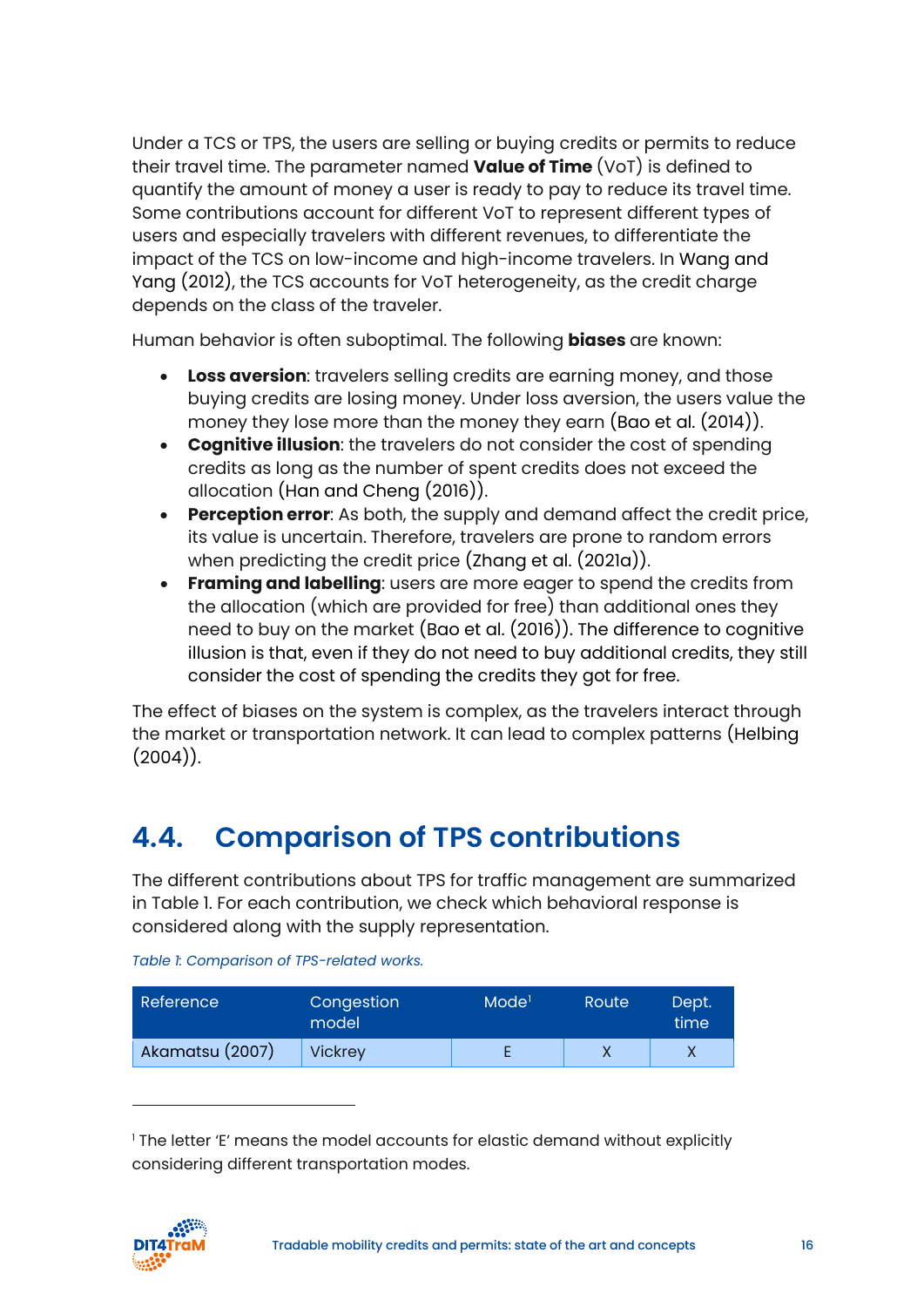| Akamatsu and<br>Wada (2017)     | Vickrey        |   | X | X |
|---------------------------------|----------------|---|---|---|
| Lessan et al. $(2020)$          | <b>Vickrey</b> |   |   | X |
| Liu et al. (2015)               | Vickrey        |   |   | X |
| Liu et al. (2014b)              | <b>Vickrey</b> | X |   | X |
| Sakai et al. (2015)             | Vickrey        |   | X | X |
| Shirmohammadi<br>and Yin (2016) | <b>Vickrey</b> |   |   | X |
| Su and Park (2015)              | <b>MATSim</b>  |   | X | X |
| Wada and<br>Akamatsu (2013)     | <b>Vickrey</b> |   | X | X |
| J. P. Wang et al.<br>(2018)     | <b>BPR</b>     | X | X |   |
| P. Wang et al.<br>(2018)        | <b>Vickrey</b> |   |   | X |
| Xiao et al. (2021a)             | Vickrey        | X |   | X |
| Sakai et al. (2017)             | <b>Vickrey</b> |   |   | X |

Most TPS frameworks use a fixed-capacity bottleneck to represent the congestion. The leverage of the TPS is then changing the departure time distribution. The number of emitted permits per bottleneck is equal to the capacity for time periods, which prevents the formation of queues. One paper deals with the BPR functions. In this paper, the authors optimize the number of emitted permits to minimize the total travel time. The representation and investigation of the route and mode choices are under-represented.

### <span id="page-16-0"></span>**4.5. Comparison of TCS contributions**

Relevant contributions on TCS are compared in Table 2. It compares the behavioral responses taken into account and considers emissions of pollutants, transactions costs, and human biases.

| Reference         | Mode | Route | Dept.<br>time | Emission | <b>Transaction</b><br>cost | Human <sub>i</sub><br>biases |
|-------------------|------|-------|---------------|----------|----------------------------|------------------------------|
| Bao et al. (2016) | E.   | X     |               |          |                            | Framing<br>and<br>labeling   |

*Table 2: Comparison of TCS-related works.*

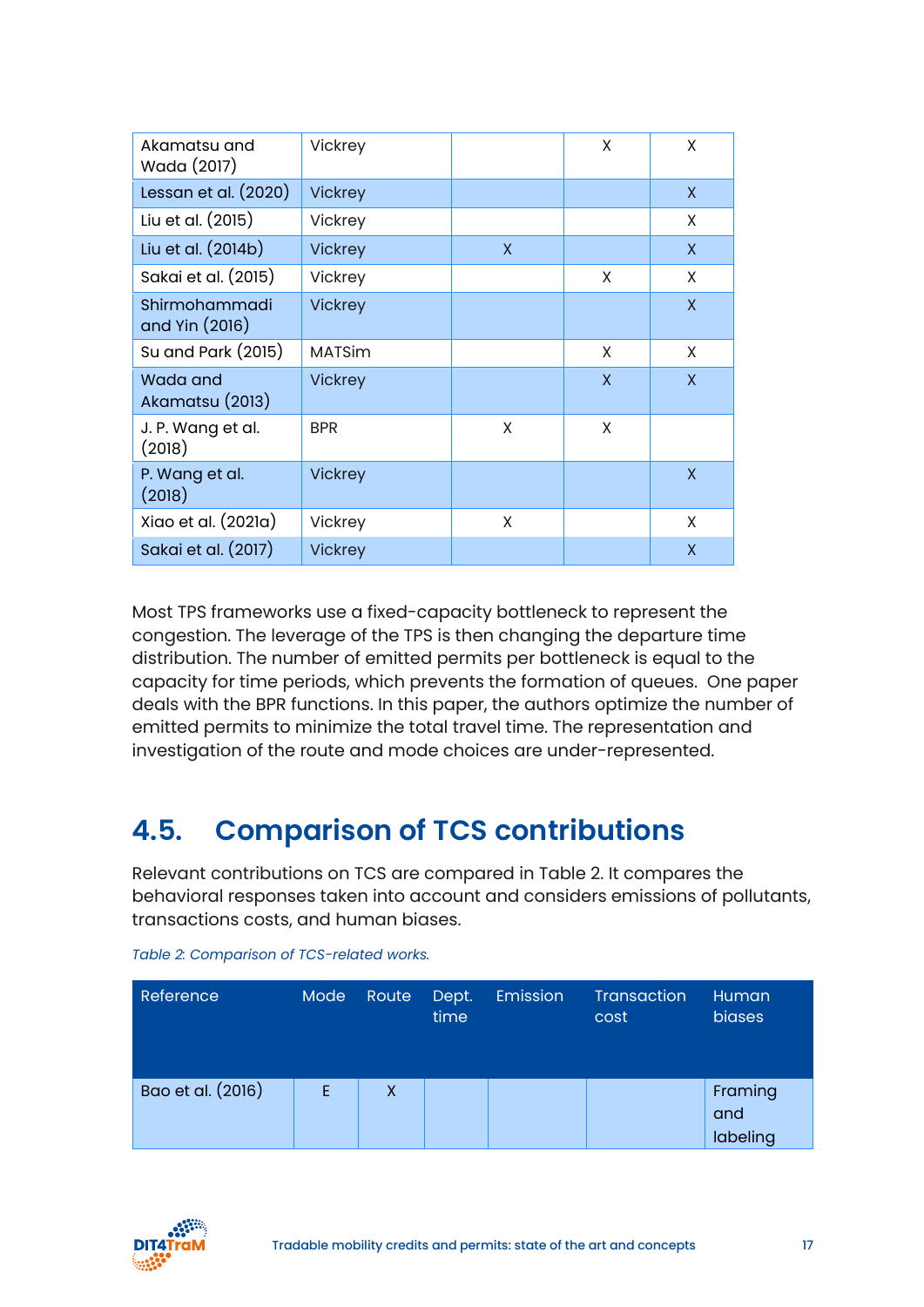| Bao et al. (2014)               |              | X                       |    |                    | $\pmb{\mathsf{X}}$ | Loss<br>aversion      |
|---------------------------------|--------------|-------------------------|----|--------------------|--------------------|-----------------------|
| Bao et al. (2017)               | E            | $\mathsf X$             |    |                    |                    |                       |
| Bao et al. (2019)               |              |                         | X  |                    |                    |                       |
| Chen et al. (2016)              |              | $\pmb{\mathsf{X}}$      |    |                    |                    |                       |
| de Palma et al.<br>(2018)       | X            | X                       |    |                    |                    |                       |
| Gao and Hu (2015)               | $\mathsf{X}$ |                         |    |                    |                    |                       |
| Gao et al. (2019b)              |              | X                       |    |                    |                    |                       |
| Gao et al. (2019a)              |              | $\pmb{\mathsf{X}}$      |    |                    |                    |                       |
| Gao and Sun<br>(2014)           |              | X                       |    | $\pmb{\mathsf{X}}$ |                    |                       |
| Gao et al. (2018)               | $\mathsf{X}$ |                         |    |                    |                    |                       |
| Gao et al. (2016)               | X            |                         |    |                    |                    |                       |
| Guo et al. (2019)               | E            | $\pmb{\mathsf{X}}$      |    |                    |                    |                       |
| Han and Cheng<br>(2016)         |              | X                       |    |                    |                    | Cognitive<br>illusion |
| Han and Cheng<br>(2017)         |              | $\pmb{\mathsf{X}}$      |    |                    |                    |                       |
| He et al. (2013)                |              | X                       |    |                    | X                  |                       |
| Jia et al. (2016)               |              |                         | X. |                    |                    |                       |
| Jiang et al. (2017)             |              | Χ                       |    |                    |                    |                       |
| Li and Gao $(2014)$             |              | $\overline{\mathsf{X}}$ |    |                    |                    |                       |
| Lian et al. (2019)              |              | $\pmb{\mathsf{X}}$      |    |                    | $\pmb{\mathsf{X}}$ |                       |
| Miralinaghi and<br>Peeta (2018) | E            | $\pmb{\mathsf{X}}$      |    | $\mathsf X$        |                    |                       |
| Miralinaghi and<br>Peeta (2016) | E            | X                       |    |                    |                    |                       |
| Miralinaghi and<br>Peeta (2019) | $\mathsf{X}$ | $\bar{\mathsf{X}}$      |    | $\mathsf X$        |                    |                       |

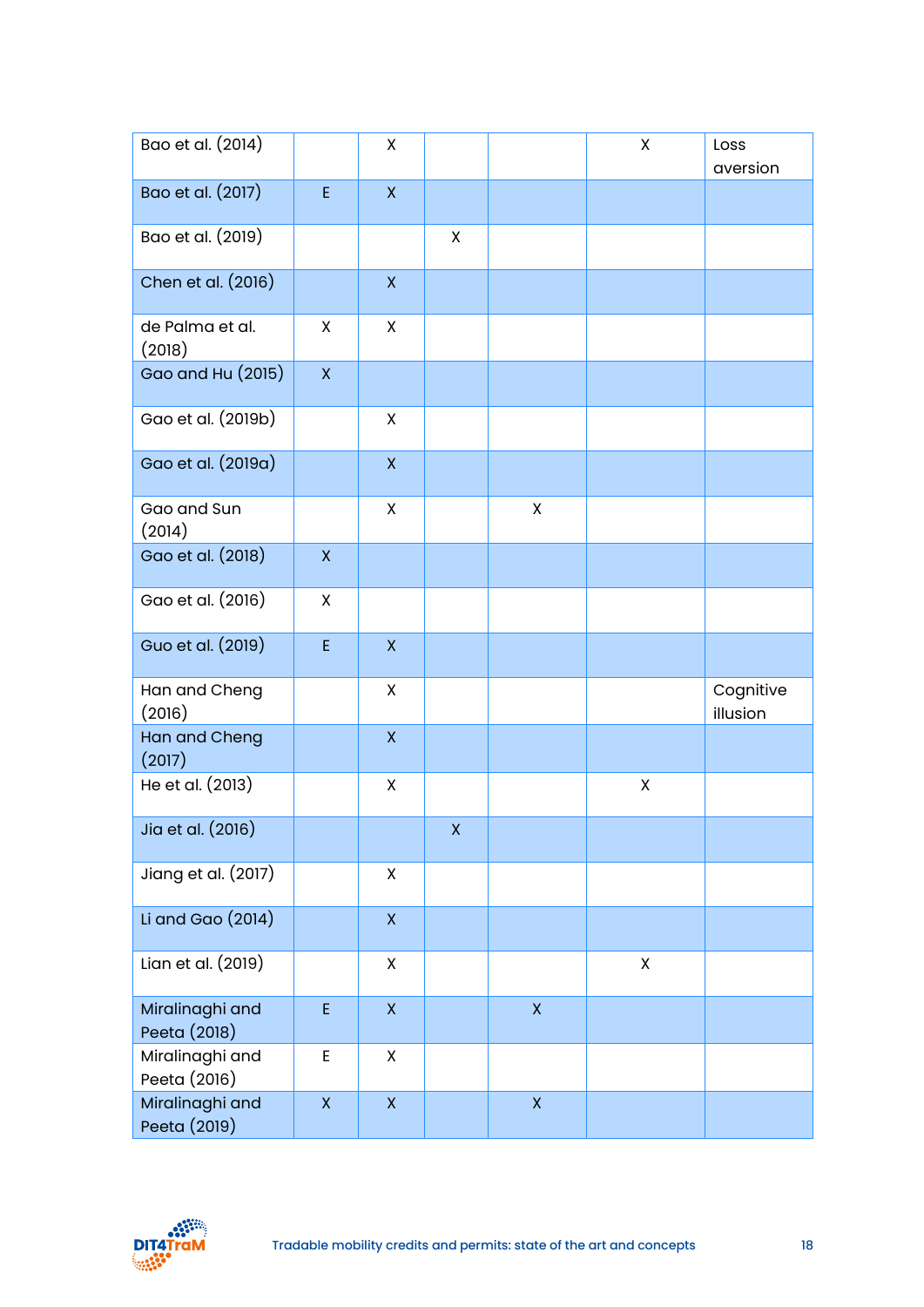| Miralinaghi and<br>Peeta (2020) |              | Χ                       |                    | $\pmb{\mathsf{X}}$ |             | Loss<br>aversion |
|---------------------------------|--------------|-------------------------|--------------------|--------------------|-------------|------------------|
| Miralinaghi et al.<br>(2019)    |              |                         | $\pmb{\mathsf{X}}$ |                    |             | Loss<br>aversion |
| Nie (2015)                      |              |                         | $\mathsf{X}$       |                    |             |                  |
| Nie (2012)                      | E            | $\overline{\mathsf{X}}$ |                    |                    | $\mathsf X$ |                  |
| Nie (2017a)                     | X            |                         |                    |                    |             |                  |
| Nie and Yin (2013)              | $\mathsf X$  | $\pmb{\mathsf{X}}$      | $\overline{X}$     |                    |             |                  |
| Seilabi et al.<br>(2020)        | X            | X                       |                    |                    |             |                  |
| Shirmohammadi<br>et al. (2013)  | E            | $\pmb{\mathsf{X}}$      |                    |                    |             |                  |
| Tian et al. (2013)              | X            |                         | X                  |                    |             |                  |
| Wang et al. (2019)              |              | $\overline{X}$          |                    |                    |             |                  |
| G. Wang et al.<br>(2014a)       |              | X                       |                    |                    |             |                  |
| G. Wang et al.<br>(2014b)       |              | $\pmb{\mathsf{X}}$      |                    |                    |             |                  |
| Wang et al.<br>(2020a)          | E            | X                       |                    |                    |             |                  |
| Wang et al.<br>(2020b)          | E            | $\pmb{\mathsf{X}}$      |                    | $\pmb{\mathsf{X}}$ |             |                  |
| Wang and Yang<br>(2012)         | E            |                         |                    |                    |             |                  |
| X. Wang et al.<br>(2014)        | E            | $\pmb{\mathsf{X}}$      |                    |                    |             |                  |
| Wang et al. (2012)              | E            | X                       |                    |                    |             |                  |
| Wang and Zhang<br>(2016)        |              | $\mathsf{X}$            |                    |                    |             |                  |
| Wu et al. (2020)                | X            | X                       |                    |                    | X           | Loss<br>aversion |
| Wu et al. (2012)                | $\mathsf{X}$ | $\mathsf X$             |                    |                    |             |                  |
| Xiao et al. (2015)              | X            |                         | X                  |                    |             |                  |
| Xiao et al. (2019)              |              | $\pmb{\mathsf{X}}$      |                    |                    |             |                  |

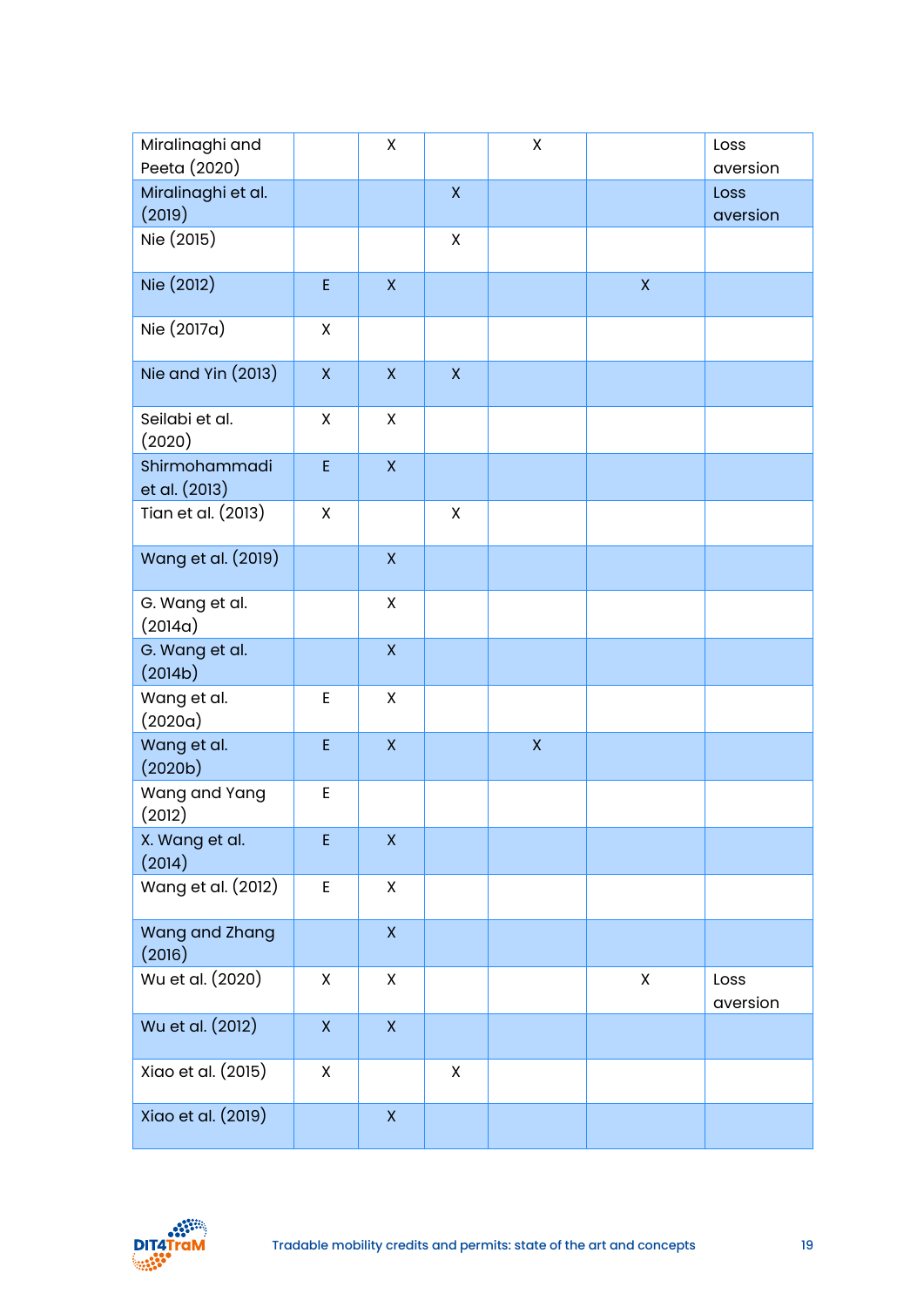| Xiao et al. (2013)                    | X                       |              |              |              |                     |
|---------------------------------------|-------------------------|--------------|--------------|--------------|---------------------|
| Xu and Grant-<br><b>Muller (2016)</b> | $\mathsf{X}$            |              |              |              |                     |
| Yang and Wang<br>(2011)               | E                       | X            |              |              |                     |
| Ye and Yang<br>(2013)                 |                         | $\mathsf{X}$ |              |              |                     |
| Zang et al. (2020)                    | X                       | $\mathsf{X}$ |              |              |                     |
| Zang et al. (2018)                    | $\overline{\mathsf{x}}$ | $\mathsf{X}$ |              |              |                     |
| Zhang et al.<br>(2021b)               | E                       | X            |              | X            |                     |
| Zhang et al.<br>(2020)                | $\mathsf{X}$            | $\mathsf{X}$ |              |              |                     |
| Zhang et al.<br>(2021a)               | E                       | X            |              |              | Perception<br>error |
| Zhang et al.<br>(202lc)               |                         | $\mathsf{X}$ |              | $\mathsf{X}$ |                     |
| Zhou et al. (2020)                    | X                       |              |              |              |                     |
| Zhu et al. (2017)                     |                         | $\mathsf{X}$ | $\mathsf{X}$ |              |                     |

Most of the proposed TCS methods in the scientific literature leverage the route choice and represent the congestion with a network of BPR functions. The mode choice is often only indirectly considered via elastic demand, and the departure time problem is under-represented. Only a few papers account for the vehicles' emissions, as most of them only focus on minimizing the total travel time or its monetary equivalent. Human biases in transactions are sometimes considered, but the majority of publications assumes that trade induces no costs and that users are perfectly rational.

In Nie (2012); Shirmohammadi et al. (2013), the authority sells additional credits at a fixed and relatively high price on top of the distribution the initial allocation for free. In case the demand for car travel is huge, the credit price rises until it reaches the authority price. At this point, the travelers directly buy credits from the authority. In this framework, a traveler can always travel with any mode anytime on any route, even if it can be expensive and the credit price is bounded. This framework can be interpreted as a hybrid between TCS and congestion pricing: the credit cap can be violated when there is a relatively large need to drive personal cars or prevent the credit prices from becoming too high.

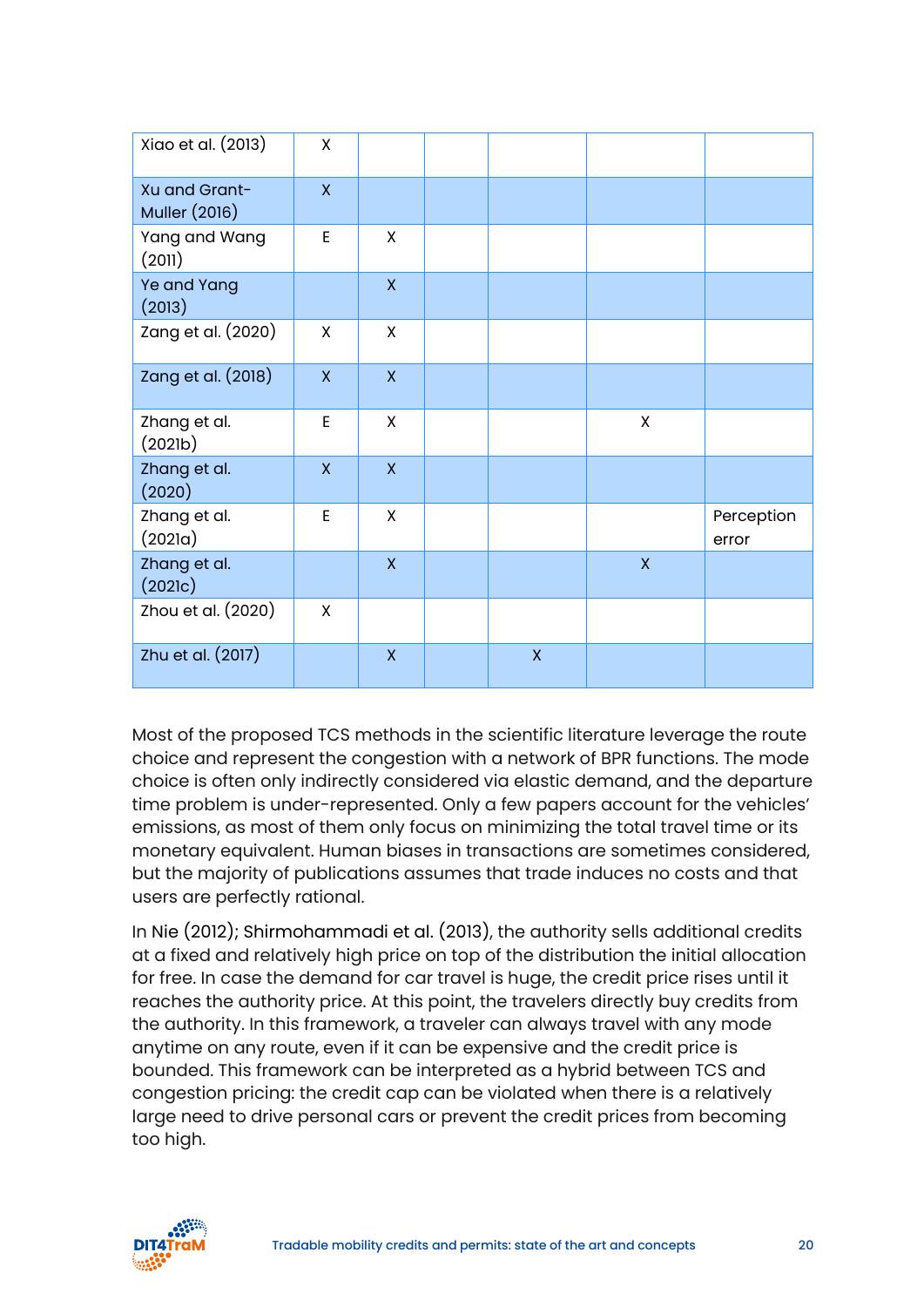In a more decentralized framework, the credits are not given by the authority, but earned by car drivers traveling off-peak (Nie (2015)) or by using alternative routes (Xiao et al. (2019); Zhu et al. (2017)). The authority does not determine the number of credits, but only chooses which behaviors lead to a loss or gain of credits.

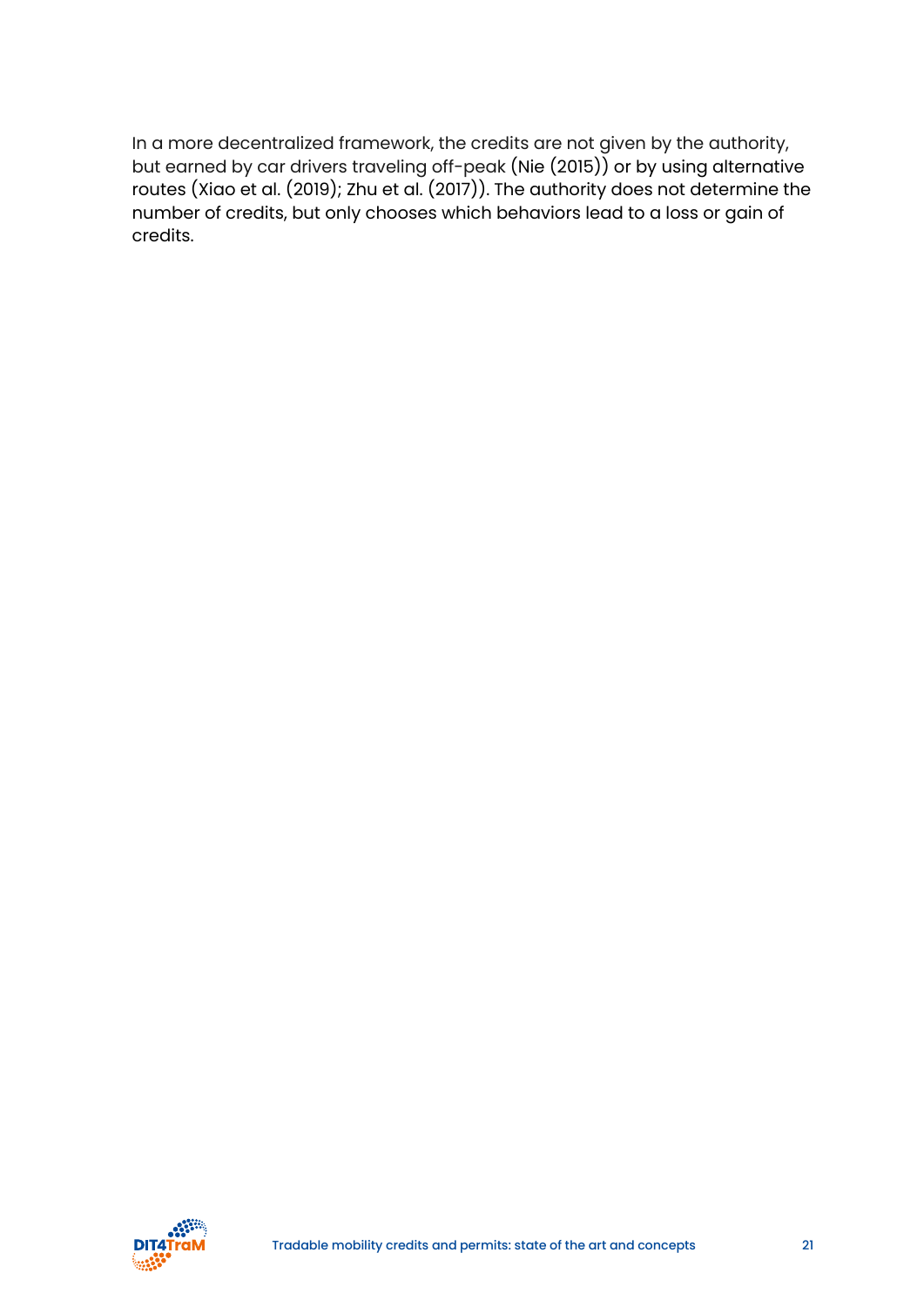### <span id="page-21-0"></span>**5. Position compared to other demand management schemes**

TCS and TPS are not the only policies relative to demand management. To provide some context and references, we now compare some relevant contributions in terms of demand management for traffic regulation: urban tolls, license plate rationing (LPR), and peak-avoidance incentives.

#### <span id="page-21-1"></span>**5.1. Urban tolls**

Congestion pricing was proposed for several cities and implemented in some (Bhatt et al. (2008); Croci and Douvan (2016); Eliasson (2014); Gu et al. (2018)). In the following, we list some examples of implementations:

- Singapore is the earliest city in 1975 with the Area License Scheme: a paper to show on the windshield. In 1998, it was replaced by the Electronic Road Pricing replaced. The toll is time- and space-specific: the charging rate changes every 30 minutes, and an embedded device records when tolling gates are crossed.
- In London, a Congestion Charge was introduced in 2003 with a fixed price per day. CCTV reads the plate numbers, which are automatically processed.
- In Stockholm, an urban toll was implemented in 2007 after a previous experiment in 2006. The cordon-based toll is active during peak hours and changes every 30 minutes. Plate numbers are read and processed automatically as well.

Other major cities had projects for the implementation of urban tolls, which were discarded, for instance, in New York City and Hong Kong (Gu et al. (2018)).

The advantages of congestion pricing are that the approach is relatively simple to apply and its implementation in different cities proves the pertinence of this policy. The urban tolls generate additional revenue for the city council to fund the infrastructure and administration necessary for applying and enforcing the policy.

Its drawbacks are that it is perceived as another tax for car drivers on top on fuel tax and license registration, and it penalizes low-income inhabitants more than high-income ones. TCS and TPS address both aspects, since the money flow stays between the citizens, and part of the credit/permit consumption is already covered by the initial allocation.

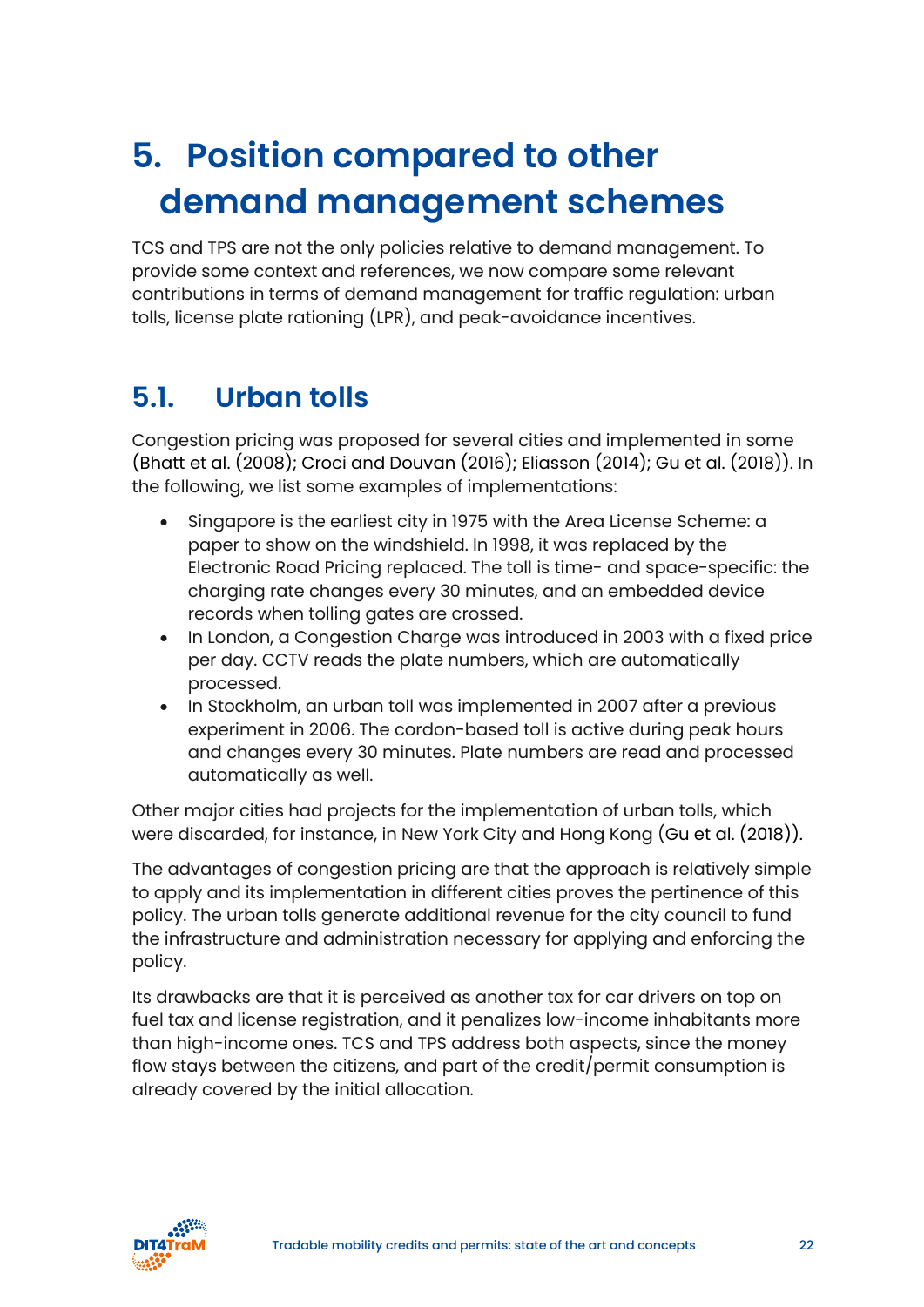### <span id="page-22-0"></span>**5.2. License plate rationing**

Different cities implement license plate rationing (LPR) occasionally to curb traffic emissions during pollution peaks. With LPR, cars are allowed to drive on a given day according to their plate number. In the typical implementation of the LPR, cars with odd plate numbers can drive every second day and cars with even plates every other day only. Some vehicles are exempt from the policy, usually low-emissions ones. In Nie (2017b), (2017a), the author argues that LPR is ineffective because it fosters purchasing a second car to circumvent the policy. He presents TCS as a good alternative.

Goddard (1997) takes the case of Mexico City as an example to underline the perverse effect of the LPR (named Non-Driving Day in the paper). As it encourages inhabitants to buy a second car in the long term, more cars than before and higher exhaust gas levels were observed in the streets.

Though the method is fast and simple to implement, it is the least flexible policy and does not account for the real utility of driving a car. In a TCS or TPS, a traveler who needs to drive a car on a specific day is likely to secure enough credits/permits by bidding a high enough price. With a policy based on LPR, this traveler would be forced to find an alternative or face a fine.

### <span id="page-22-1"></span>**5.3. Peak avoidance incentives**

Incentives have been proposed in the literature as an effective method for demand management. In multiple countries and cities, platforms have been developed to provide such personalized incentives to trigger changes in travel behavior, aiming to shift demands away from car traffic peak hours (Ettema et al. (2010); Fahrioglu and Alvarado (2000); Hu et al. (2015); Knockaert et al. (2012); Zhu et al. (2015)) or encourage the use of other travel modes instead of nonshared cars (de Kruijf et al. (2018)).

Ettema et al. (2010); Knockaert et al. (2012) present the Spitsmijden case from The Netherlands, in which an extensive reward experiment was conducted under real-world conditions on a congested highway segment in the Netherlands. The experiment was considered to be successful, as the participants halved their trips during the morning rush hour. The authors argue that incentives may be a more popular policy instrument than traditional taxation methods. However, in comparison to taxation methods and permit/credit schemes, the costs to financially compensate drivers are expensive for authorities. Also, the approach arguably does not ensure an equitable pay-for-use policy, as people who already traveled outside the rush hour are not fairly compensated, even though they already showed the desired behavior before the system was implemented. In TPS and TCS, there is no

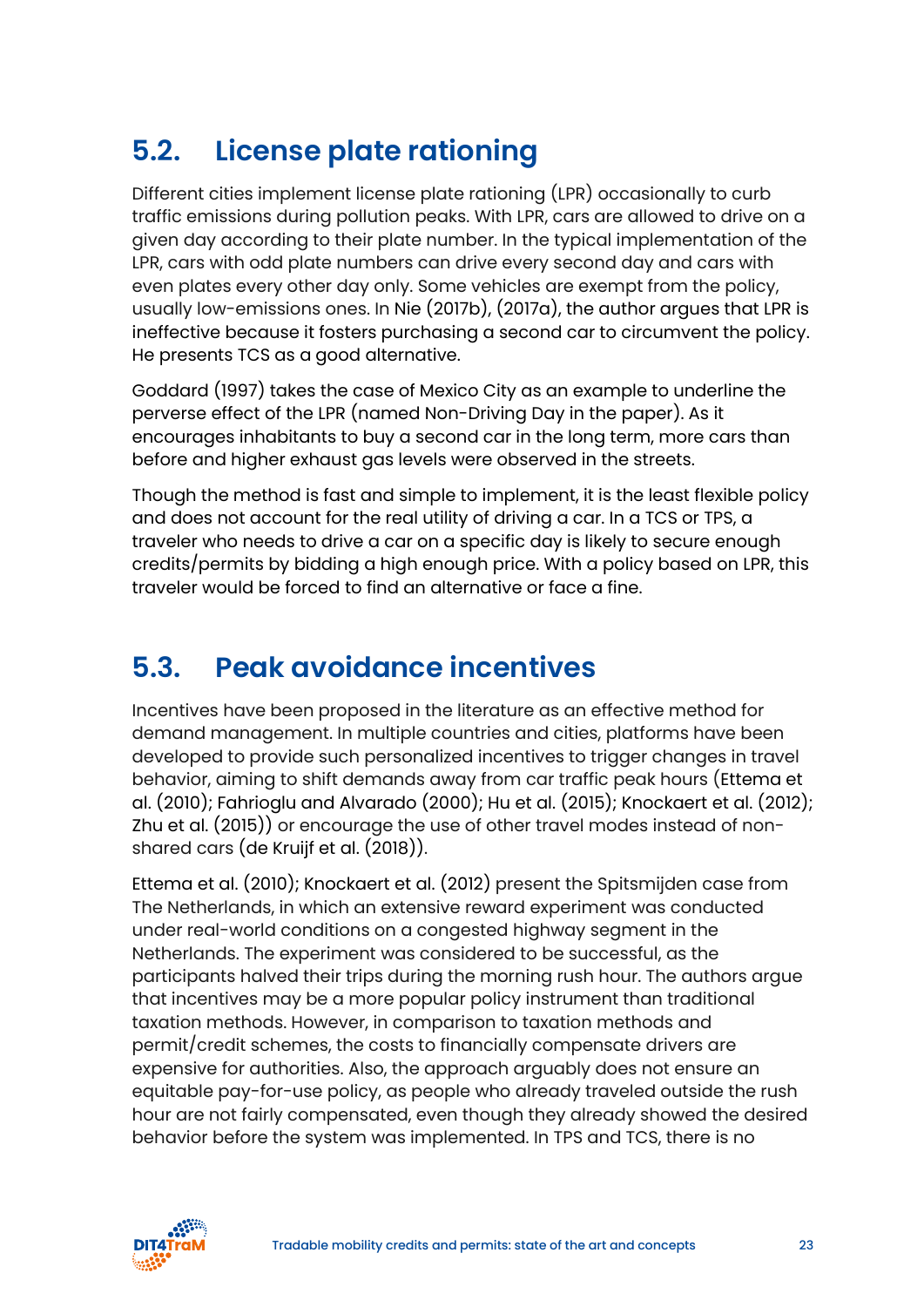money flow from the authority to the travelers, which results in lower costs for authorities and a fairer distribution of charges among all travelers.

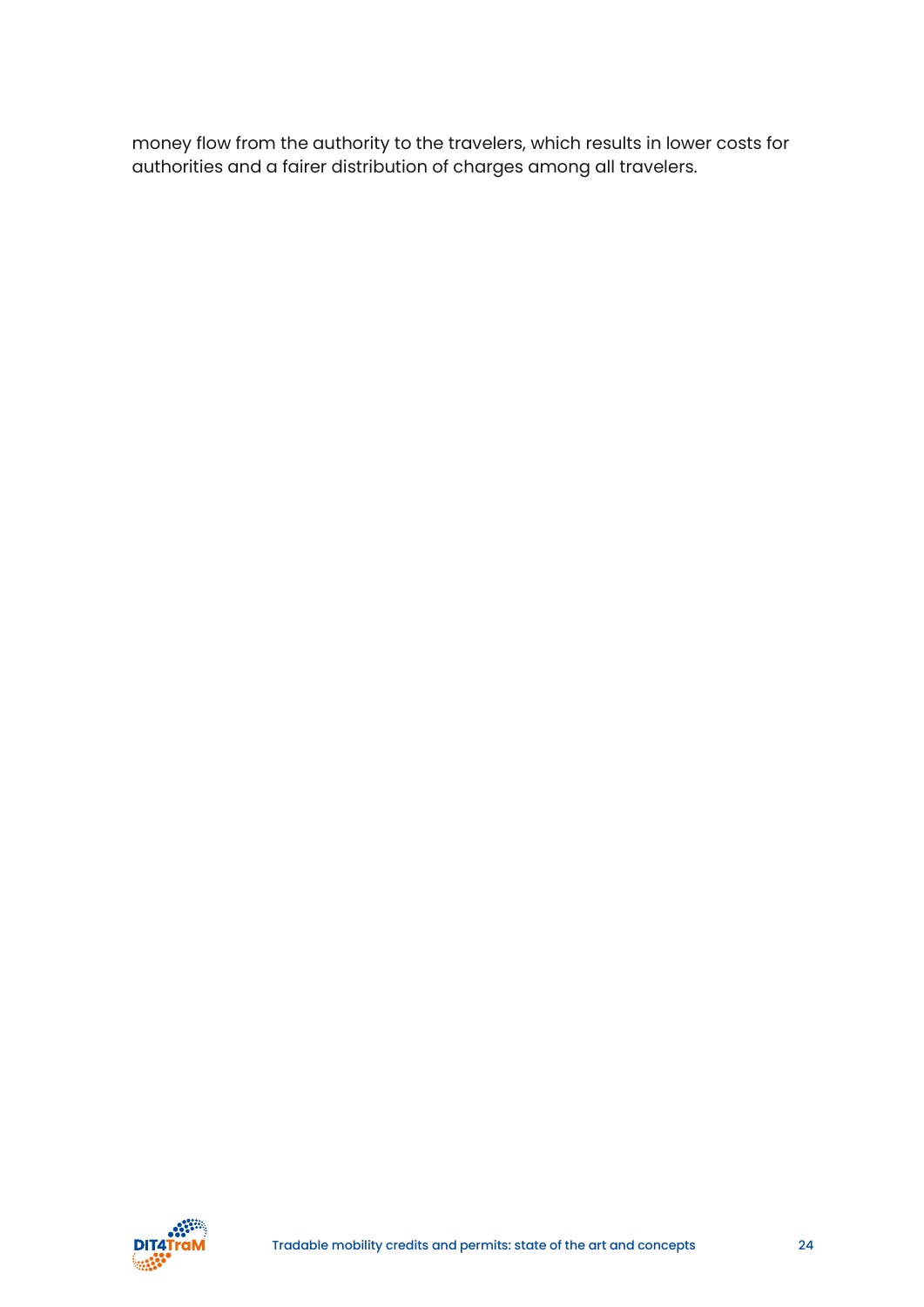## <span id="page-24-0"></span>**6. Conclusions**

In this literature review, two demand management schemes were compared: Tradable Permit Scheme (TPS) and Tradable Credit Scheme (TCS). The main difference is the flexibility of the mobility schemes. The literature mainly focuses on TCS. Most contributions do not make explicit the market mechanism as they only focus on the assignment at equilibrium.

The first gap identified in the literature is the representation of traffic. Congestion models are usually based on Vickrey's bottleneck or BPR function. They are relatively simple (with fixed capacity and static travel times). They allow to derive outcomes feeding analytical discussions. It is questionable, however, if such a representation is sufficient to prepare for real-life implementations.

The second gap concerns mode changes during a trip. In most publications, private car travel has been at the center of attention of the proposed schemes. Some works consider public transport or car-pooling as a potential mode shift, but research is lacking with regard to comprehensive, mode-agnostic schemes. A TCS or TPS would arguably be more interesting, if different transport modes could be combined, such that demand can be shifted to other modes, where capacity is not saturated. Some contributions account for different modes, but only a few allow the users to change modes during the trip. Thus, inter-modality is usually lacking: a traveler might drive its car to a park-andride facility, take a train and finish its trip with a shared bike.

Our review of the existing literature about TCS and TPS provides research directions for Task 4.2. The demand management should account for the pros and cons of both schemes. TCS is more flexible as there is only one market and one commodity. However, an authority is assumed to choose the credit charges and thus to decide, which alternative is more expensive than another. With a TPS, an authority only regulates the number of issued permits, while a market determines the price of the different choices. The credits and permits should not only be usable to drive a personal car to regulate the multi-modal network entirely, but also for on-demand and shared services such as ride-pooling. Attention should be paid to the trading mechanism as well as the market rules and costs. The complexity caused by the multi-modality and the consideration of different modes with different credit charges or permits can be managed automatically by an agent performing trades. As a travel journey planner determines the travel time and distance for each alternative, it can also compute the travel cost. This will remove the complexity burden from the traveler. Machine learning and self-organizing complex system approaches could be used to tackle this complexity.

The literature lacks simulation of TCS and TPS for a real city, even though it is necessary to get a more precise estimation of the effects of the TCS. Most of the

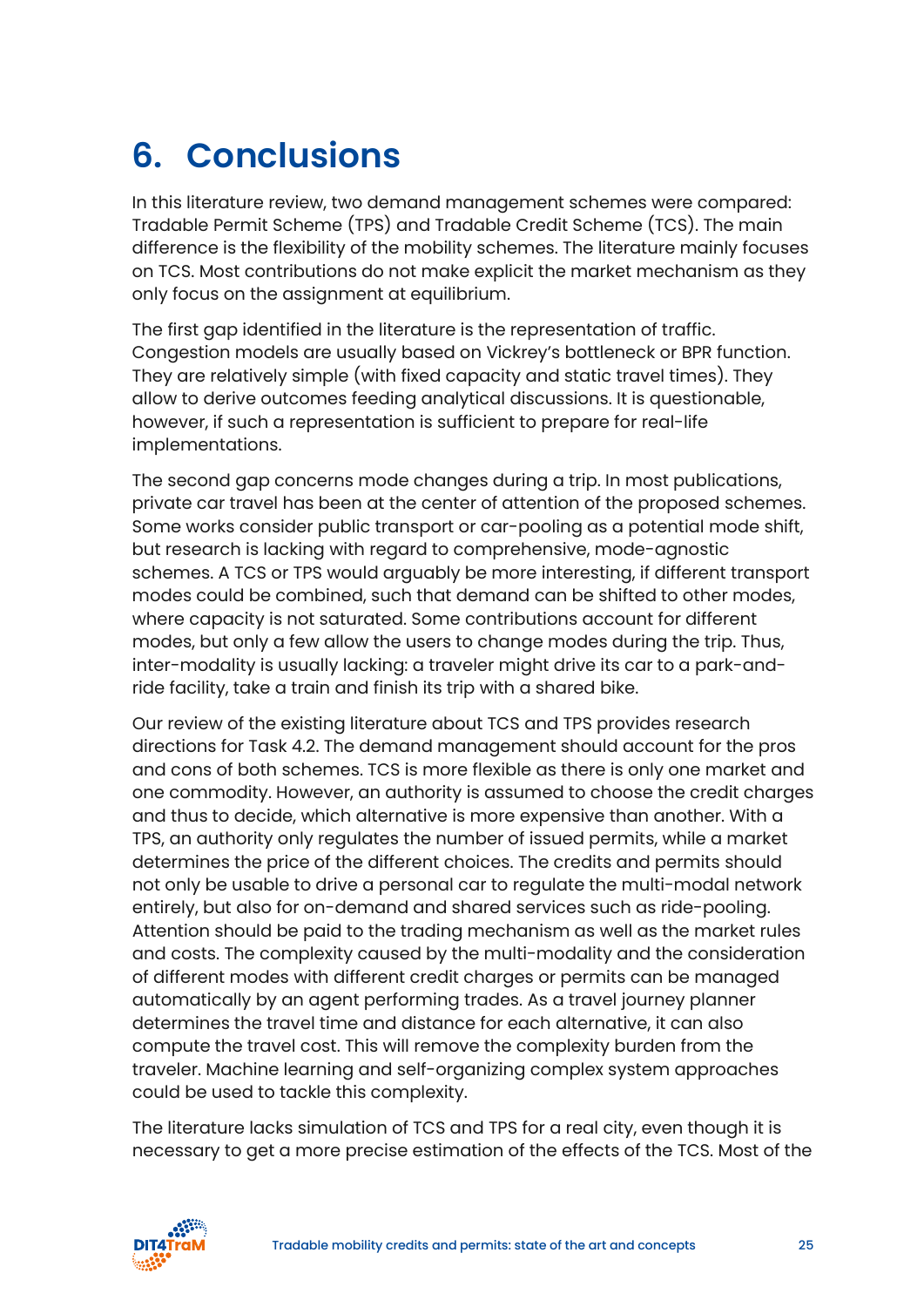contributions use relatively standardized or straightforward networks as usecases (e.g. Sioux Falls or Nguyen-Dupuis). Evaluating a TCS or TPS based on an application for a real city like Amsterdam (Task 4.3) promises insights and comparison elements for different demand management schemes to prepare an experiment with the inhabitants (WP7). The simulation should be coupled with user decisions and the market settings.

Our review supports the plan of extending the numerical and analytical discussions at the equilibrium for different TCS and TPS, using large-scale dynamic congestion simulations and the Macroscopic Fundamental Diagram (MFD). It is a convenient way to optimize the TCS or TPS (Task 4.4). Especially, the different modes are usually represented on different networks in the TCS/TPS framework. Using MFD allows accounting for the interactions between the different modes (3D-MFD).

This review has also been instrumental in selecting two reference approaches for cross-comparison (T4.3). The first reference policy is the congestion pricing strategy, as it has been implemented for the city of Stockholm: car drivers pay a toll when crossing a cordon. Pricing is time-dependent, i.e., more expensive during peak hours. The second reference policy is license plate rationing, as it is already applied in different cities to reduce emissions during pollution peaks. Different degrees of LPR will be used, depending on the type and number of travelers and cars exempt from the LPR, such as low-emissions vehicles. Lastly, peak avoidance incentives might be considered as a third reference approach, but since it has only been tested in an experimental setting and has not been fully deployed in a real-world environment, it is not regarded as one of the main reference approaches for cross-comparison.

#### **Legal Disclaimer**

DIT4TraM is co-funded by the European Commission, Horizon 2020 research and innovation programme under grant agreement No. 953783. The information and views set out in this deliverable are those of the author(s) and do not necessarily reflect the official opinion of the European Union. The information in this document is provided "as is", and no guarantee or warranty is given that the information is fit for any specific purpose. Neither the European Union institutions and bodies nor any person acting on their behalf may be held responsible for the use which may be made of the information contained therein. The DIT4TraM Consortium members shall have no liability for damages of any kind including without limitation direct, special, indirect, or consequential damages that may result from the use of these materials subject to any liability which is mandatory due to applicable law.

Copyright © DIT4TraM Consortium, 2021.

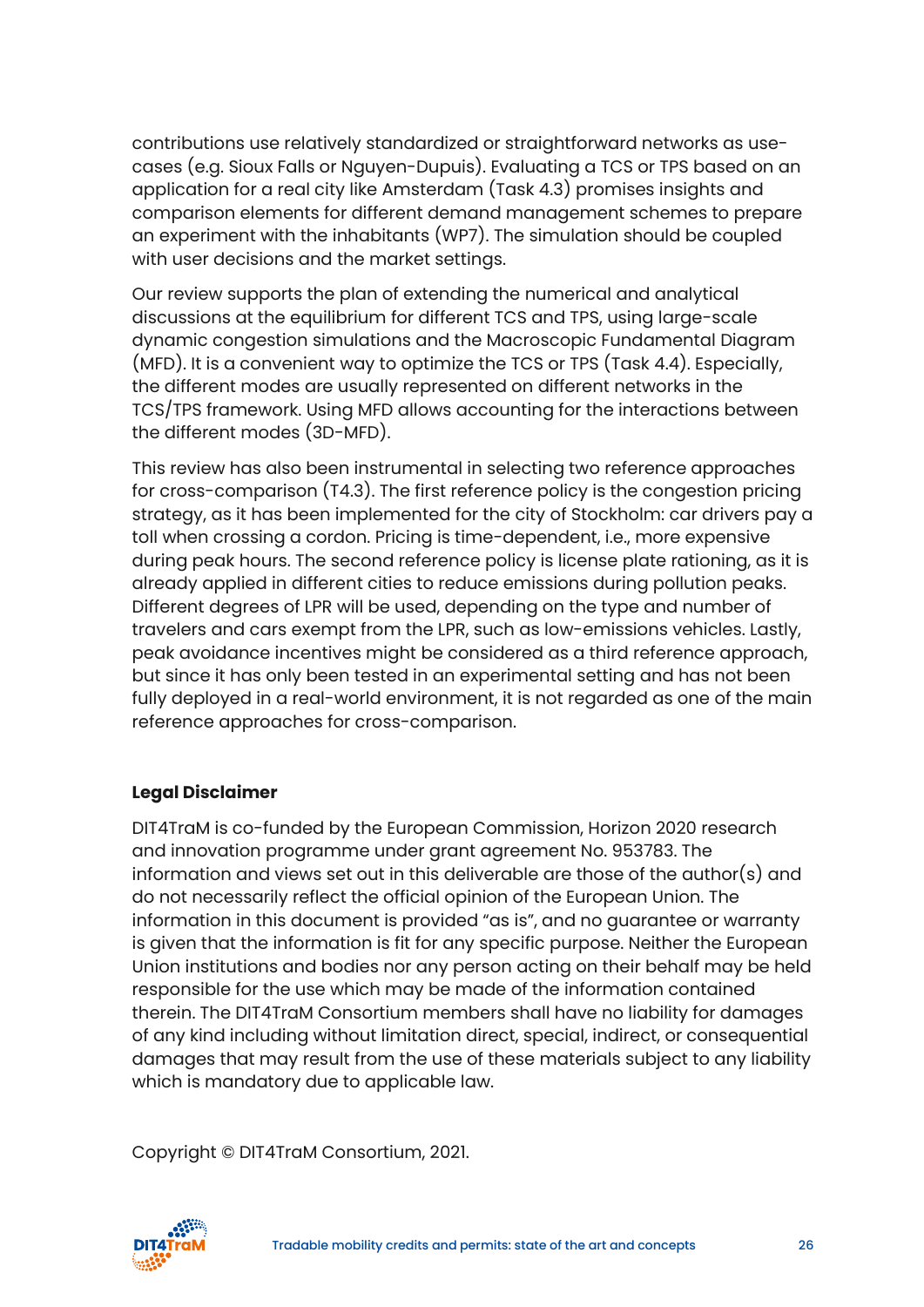### <span id="page-26-0"></span>**7. References**

- Akamatsu, T., (2007). Tradable Network Permits: A New Scheme for the Most Efficient Use of Network Capacity. Sendai.
- Akamatsu, T., Wada, K., (2017). Tradable network permits: A new scheme for the most efficient use of network capacity. Transportation Research Part C: Emerging Technologies 79, 178–195. https://doi.org/10.1016/j.trc.2017.03.009
- Arnott, R., de Palma, A., Lindsey, R., (1990). Economics of a bottleneck. Journal of Urban Economics 27, 111–130. https://doi.org/10.1016/0094-1190(90)90028-L
- Axhausen, K.W., Molloy, J., Tchervenkov, C., Becker, F., Hintermann, B., Schoeman, B., Götschi, T., Castro Fernández, A., Tomic, U., (2021). Empirical analysis of mobility behavior in the presence of Pigovian transport pricing. Bundesamt für Strassen (ASTRA), Eidgenössisches Departement für Umwelt, Verkehr, Energie und Kommunikation (UVEK). https://doi.org/10.3929/ETHZ-B-000500100
- Aziz, H.M.A., Ukkusuri, S. v., Romero, J., (2015). Understanding short-term travel behavior under personal mobility credit allowance scheme using experimental economics. Transportation Research Part D: Transport and Environment 36, 121–137. https://doi.org/10.1016/j.trd.2015.02.015
- Bao, Y., Gao, Z., Xu, M., (2016). Traffic Assignment Under Tradable Credit Scheme: An Investigation Considering Travelers' Framing and Labeling of Credits. IEEE Intelligent Transportation Systems Magazine 8, 74–89. https://doi.org/10.1109/MITS.2016.2533926
- Bao, Y., Gao, Z., Xu, M., Yang, H., (2014). Tradable credit scheme for mobility management considering travelers' loss aversion. Transportation Research Part E: Logistics and Transportation Review 68, 138–154. https://doi.org/10.1016/j.tre.2014.05.007
- Bao, Y., Gao, Z., Yang, H., Xu, M., Wang, G., (2017). Private financing and mobility management of road network with tradable credits. Transportation Research Part A: Policy and Practice 97, 158–176. https://doi.org/10.1016/j.tra.2017.01.013
- Bao, Y., Verhoef, E.T., Koster, P., (2019). Regulating dynamic congestion externalities with tradable credit schemes: Does a unique equilibrium exist? Transportation Research Part B: Methodological 127, 225–236. https://doi.org/10.1016/j.trb.2019.07.012
- Bayer, P., Aklin, M., (2020). The European Union Emissions Trading System reduced CO2 emissions despite low prices. Proceedings of the National

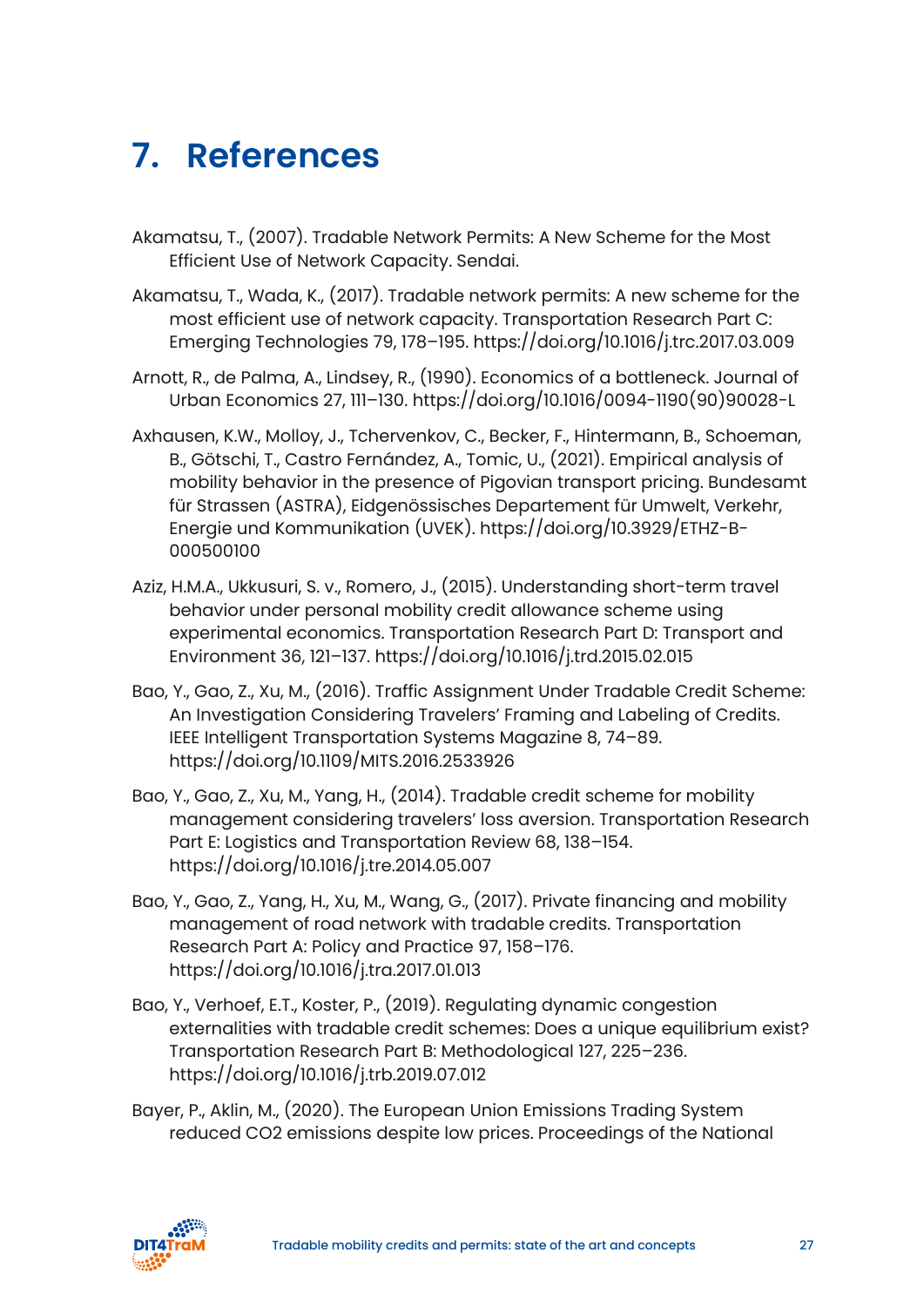Academy of Sciences of the United States of America 117, 8804. https://doi.org/10.1073/PNAS.1918128117

- Bhatt, K., Higgins, T., Berg, J.T., (2008). Lessons Learned From International Experience in Congestion Pricing Final Report.
- Brands, D.K., Verhoef, E.T., Knockaert, J., Koster, P.R., (2020). Tradable permits to manage urban mobility: Market design and experimental implementation. Transportation Research Part A: Policy and Practice 137, 34–46. https://doi.org/10.1016/j.tra.2020.04.008
- Bureau of Public Roads, (1964). Traffic Assignment Manual for Application with a Large, High Speed Computer. Washington D.C.
- Chen, Y.-J., Li, Z.-C., Lam, W.H.K., Choi, K., (2016). Tradable location tax credit scheme for balancing traffic congestion and environmental externalities. International Journal of Sustainable Transportation 10, 917–934. https://doi.org/10.1080/15568318.2016.1187230
- Chu, X., (1995). Endogenous Trip Scheduling: The Henderson Approach Reformulated and Compared with the Vickrey Approach. Journal of Urban Economics 37, 324–343. https://doi.org/10.1006/juec.1995.1017
- Croci, E., Douvan, A.R., (2016). Urban Road Pricing: A Comparative Study on the Experiences of London, Stockholm and Milan. Milano.
- de Kruijf, J., Ettema, D., Kamphuis, C.B.M., Dijst, M., (2018). Evaluation of an incentive program to stimulate the shift from car commuting to e-cycling in the Netherlands. Journal of Transport and Health 10, 74–83. https://doi.org/10.1016/J.JTH.2018.06.003
- de Palma, A., Proost, S., Seshadri, R., Ben-Akiva, M., (2018). Congestion tolling dollars versus tokens: A comparative analysis. Transportation Research Part B: Methodological 108, 261–280. https://doi.org/10.1016/j.trb.2017.12.005
- Dogterom, N., Ettema, D., Dijst, M., (2018). Behavioural effects of a tradable driving credit scheme: Results of an online stated adaptation experiment in the Netherlands. Transportation Research Part A: Policy and Practice 107, 52–64. https://doi.org/10.1016/j.tra.2017.11.004

Eliasson, J., (2014). The Stockholm congestion charges: an overview.

- Ettema, D., Knockaert, J., Verhoef, E., (2010). Using incentives as traffic management tool: Empirical results of the "peak avoidance" experiment. Transportation Letters 2, 39–51. https://doi.org/10.3328/TL.2010.02.01.39-51
- Fahrioglu, M., Alvarado, F.L., (2000). Designing incentive compatible contracts for effective demand management. IEEE Transactions on Power Systems 15, 1255–1260. https://doi.org/10.1109/59.898098

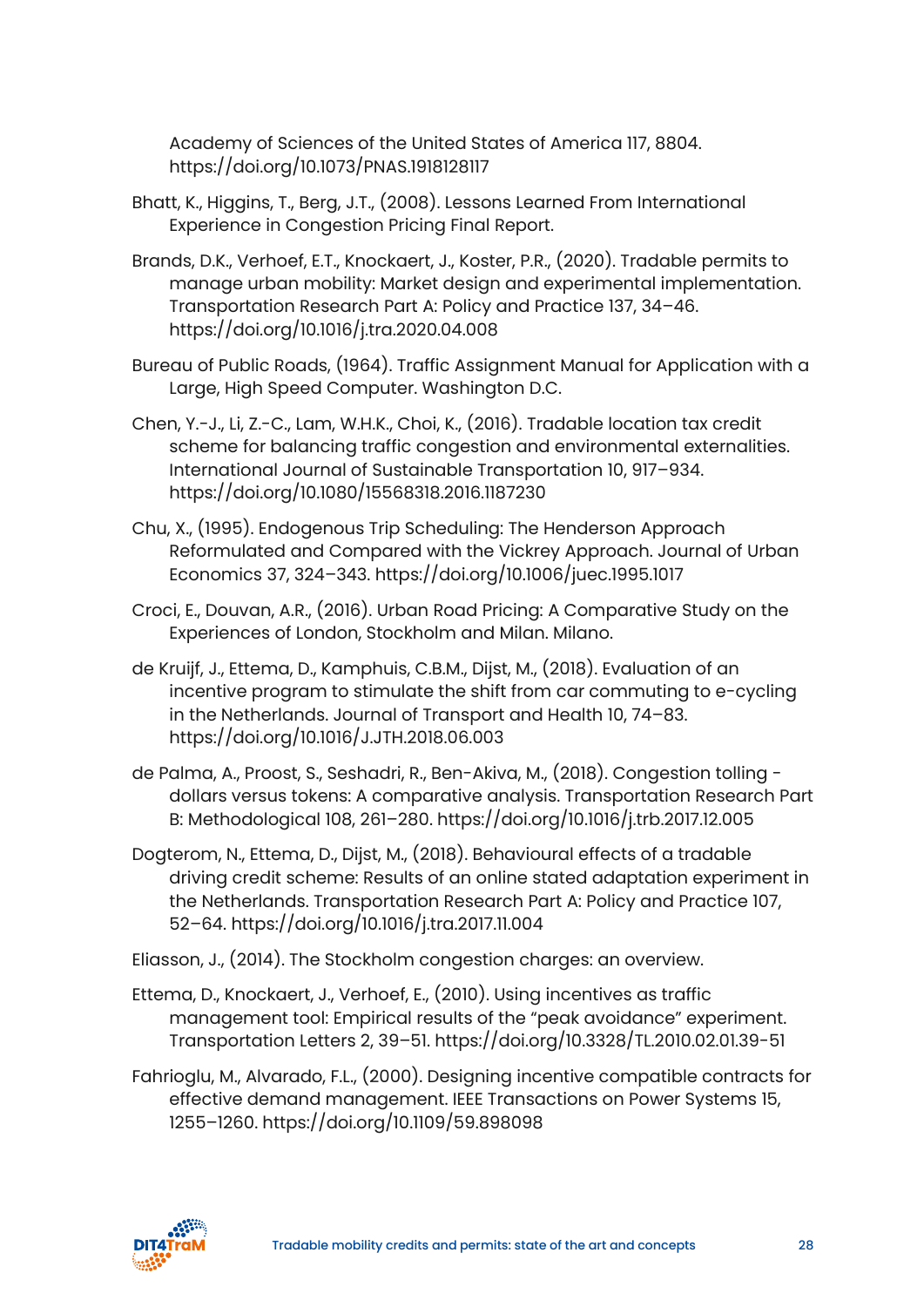- Gao, G., Hu, J., (2015). Optimal tradable credits scheme and congestion pricing with the efficiency analysis to congestion. Discrete Dynamics in Nature and Society 2015. https://doi.org/10.1155/2015/801979
- Gao, G., Liu, X., Sun, H., Wu, J., Liu, H., Wang, W., Wang, Z., Wang, T., Du, H., (2019a). Marginal cost pricing analysis on tradable credits in traffic engineering. Mathematical Problems in Engineering 2019. https://doi.org/10.1155/2019/8461395
- Gao, G., Liu, X.M., Ren, C.X., (2019b). An Average Cost Pricing Method on Electric Tradable Credits Scheme in Traffic Management. IEEE Access 7, 57276– 57283. https://doi.org/10.1109/ACCESS.2019.2908184
- Gao, G., Sun, H., (2014). Internalizing Congestion and Emissions Externality on Road Networks with Tradable Credits. Procedia - Social and Behavioral Sciences 138, 214–222. https://doi.org/10.1016/j.sbspro.2014.07.198
- Gao, G., Sun, H., Wu, J., Liu, X., Chen, W., (2018). Park-and-ride service design under a price-based tradable credits scheme in a linear monocentric city. Transport Policy 68, 1–12. https://doi.org/10.1016/j.tranpol.2018.04.001
- Gao, G., Sun, H., Wu, J., Zhao, H., (2016). Tradable credits scheme and transit investment optimization for a two‐mode traffic network. Journal of Advanced Transportation 50, 1616–1629. https://doi.org/10.1002/atr.1418
- Goddard, H.C., (1997). Using tradeable permits to achieve sustainability in the world's large cities. Policy design issues and efficiency conditions for controlling vehicle emissions, congestion and urban decentralization with an application to Mexico City. Environmental and Resource Economics 10, 63–99. https://doi.org/10.1023/A:1026444113237
- Gu, Z., Liu, Z., Cheng, Q., Saberi, M., (2018). Congestion pricing practices and public acceptance: A review of evidence. Case Studies on Transport Policy 6, 94–101. https://doi.org/10.1016/j.cstp.2018.01.004
- Guo, R.Y., Huang, H.J., Yang, H., (2019). Tradable Credit Scheme for Control of Evolutionary Traffic Flows to System Optimum: Model and its Convergence. Networks and Spatial Economics 19, 833–868. https://doi.org/10.1007/s11067- 018-9432-z
- Han, F., Cheng, L., (2017). Stochastic user equilibrium model with a tradable credit scheme and application in maximizing network reserve capacity. Engineering Optimization 49, 549–564. https://doi.org/10.1080/0305215X.2016.1193357
- Han, F., Cheng, L., (2016). The Role of Initial Credit Distribution Scheme in Managing Network Mobility and Maximizing Reserve Capacity: Considering Traveler's Cognitive Illusion. Discrete Dynamics in Nature and Society 2016. https://doi.org/10.1155/2016/7289621

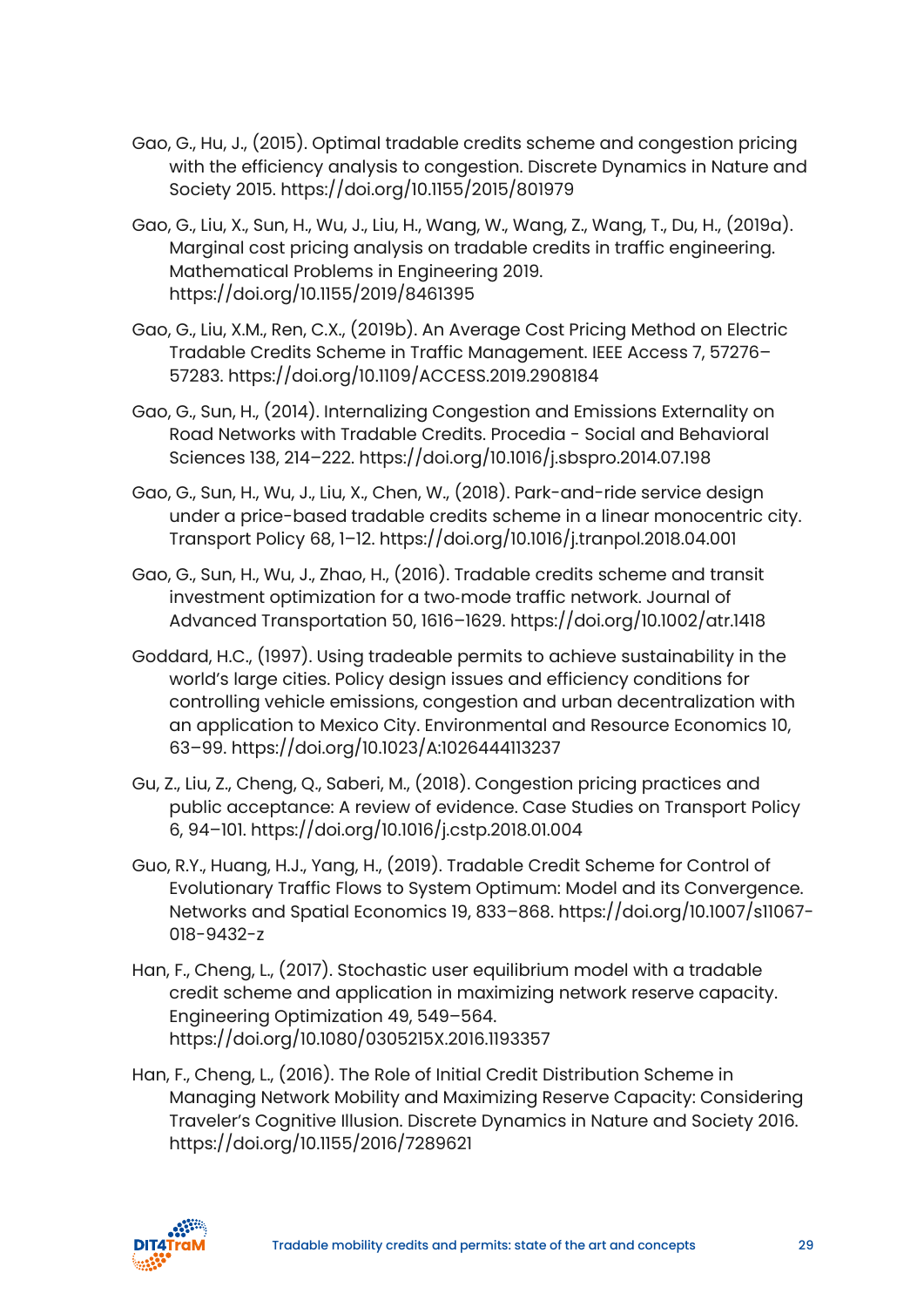- Hara, Y., Hato, E., (2019). Analysis of dynamic decision-making in a bicyclesharing auction using a dynamic discrete choice model. Transportation 46, 147–173. https://doi.org/10.1007/S11116-017-9795-X/FIGURES/18
- Hara, Y., Hato, E., (2018). A car sharing auction with temporal-spatial OD connection conditions. Transportation Research Part B: Methodological 117, 723–739. https://doi.org/10.1016/j.trb.2017.08.025
- He, F., Yin, Y., Shirmohammadi, N., Nie, Y., (2013). Tradable credit schemes on networks with mixed equilibrium behaviors. Transportation Research Part B: Methodological 57, 47–65. https://doi.org/10.1016/j.trb.2013.08.016
- Helbing, D., (2004). Dynamic Decision Behavior and Optimal Guidance Through Information Services: Models and Experiments, in: Human Behaviour and Traffic Networks. Berlin Heidelberg, pp. 47–95.
- Hu, X., Chiu, Y.C., Zhu, L., (2015). Behavior Insights for an Incentive-Based Active Demand Management Platform. International Journal of Transportation Science and Technology 4, 119–133. https://doi.org/10.1260/2046-0430.4.2.119
- Jia, Z., Wang, D.Z.W., Cai, X., (2016). Traffic managements for household travels in congested morning commute. Transportation Research Part E: Logistics and Transportation Review 91, 173–189. https://doi.org/10.1016/j.tre.2016.04.005
- Jiang, N., Zhang, X., Wang, H., (2017). Simultaneous optimization of road tolls and tradable credits in public-private mixed networks. Promet - Traffic - Traffico 29, 603–611. https://doi.org/10.7307/ptt.v29i6.2410
- Jin, W.-L., (2020). Generalized bathtub model of network trip flows. Transportation Research Part B 136, 138–157. https://doi.org/https://doi.org/10.1016/j.trb.2020.04.002
- Johnston, R.A., Lund, J.R., Craig, P.P., (1995). Capacity-Allocation Methods for Reducing Urban Traffic Congestion. Journal of Transportation Engineering 121, 27–39. https://doi.org/10.1061/(ASCE)0733-947X(1995)121:1(27)
- Knockaert, J., Tsenga, Y.Y., Verhoef, E.T., Rouwendal, J., (2012). The Spitsmijden experiment: A reward to battle congestion. Transport Policy 24, 260–272. https://doi.org/10.1016/J.TRANPOL.2012.07.007
- Krabbenborg, L., Mouter, N., Molin, E., Annema, J.A., van Wee, B., (2020). Exploring public perceptions of tradable credits for congestion management in urban areas. Cities 107. https://doi.org/10.1016/j.cities.2020.102877
- Krabbenborg, L., van Langevelde-van Bergen, C., Molin, E., (2021). Public support for tradable peak credit schemes. Transportation Research Part A: Policy and Practice 145, 243–259. https://doi.org/10.1016/j.tra.2021.01.014

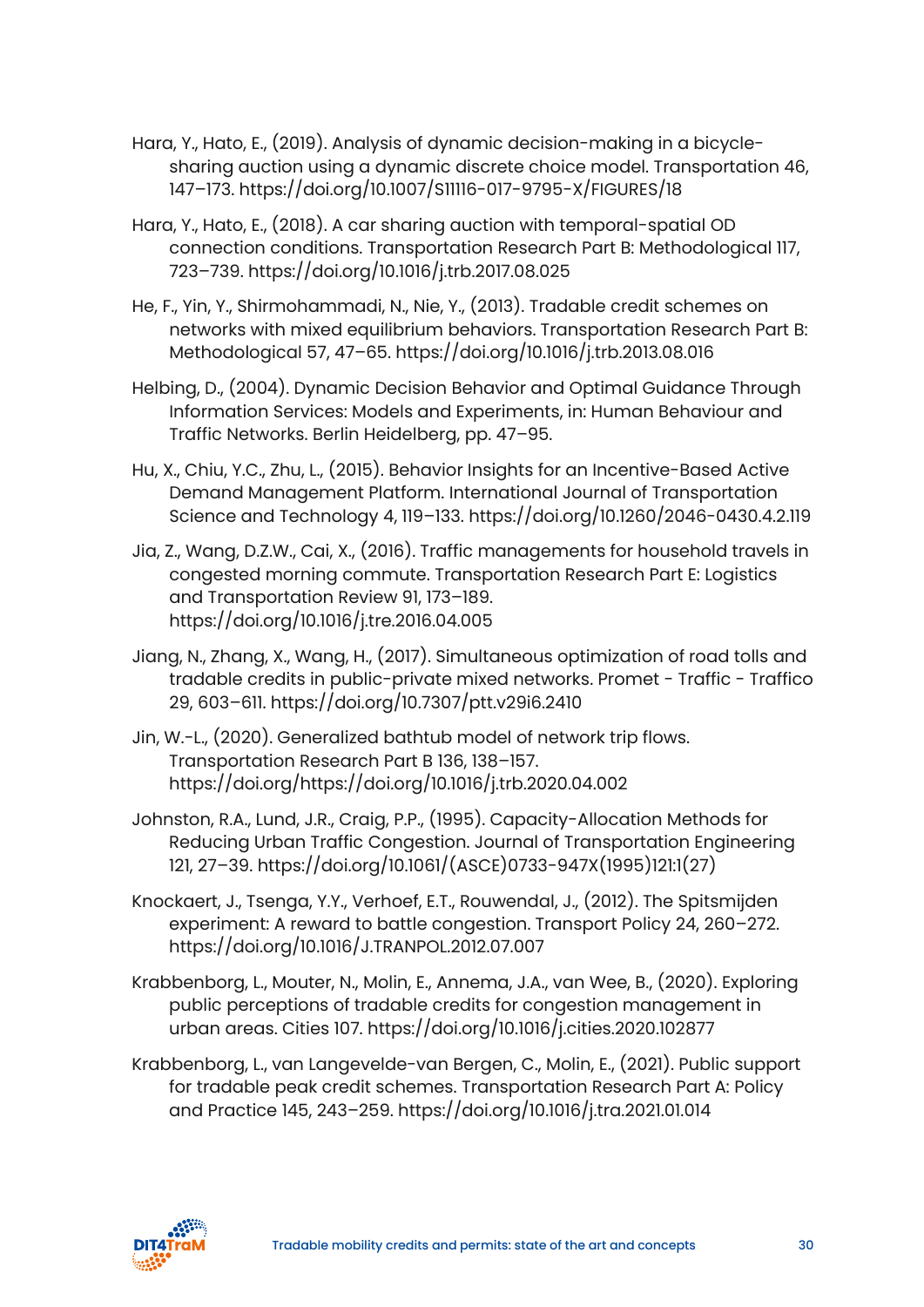- Lamotte, R., Geroliminis, N., (2018). The morning commute in urban areas with heterogeneous trip lengths. Transportation Research Part B: Methodological 117, 794–810. https://doi.org/10.1016/j.trb.2017.08.023
- Lessan, J., Fu, L., Bachmann, C., (2020). Towards user-centric, market-driven mobility management of road traffic using permit-based schemes. Transportation Research Part E: Logistics and Transportation Review 141. https://doi.org/10.1016/j.tre.2020.102023
- Li, Q., Gao, Z., (2014). Managing Rush Hour Congestion with Lane Reversal and Tradable Credits. Mathematical Problems in Engineering 2014. https://doi.org/10.1155/2014/132936
- Lian, Z., Liu, X., Fan, W., (2019). Does driving-day-based tradable credit scheme outperform license plate rationing? Examination considering transaction cost. Journal of Modern Transportation 27, 198–210. https://doi.org/10.1007/s40534-019-0189-y
- Liu, R., Chen, S., Jiang, Y., Seshadri, R., Ben-Akiva, M.E., Azevedo, C.L., (2020). Managing network congestion with tradable credit scheme: a trip-based MFD approach. arXiv.
- Liu, W., Yang, H., Yin, Y., (2015). Efficiency of a highway use reservation system for morning commute. Transportation Research Part C: Emerging Technologies 56, 293–308. https://doi.org/10.1016/j.trc.2015.04.015
- Liu, W., Yang, H., Yin, Y., (2014a). Expirable parking reservations for managing morning commute with parking space constraints. Transportation Research Part C: Emerging Technologies 44, 185–201. https://doi.org/10.1016/j.trc.2014.04.002
- Liu, W., Yang, H., Yin, Y., Zhang, F., (2014b). A novel permit scheme for managing parking competition and bottleneck congestion. Transportation Research Part C: Emerging Technologies 44, 265–281. https://doi.org/10.1016/j.trc.2014.04.005
- Mariotte, G., Leclercq, L., Laval, J.A., (2017). Macroscopic urban dynamics: Analytical and numerical comparisons of existing models. Transportation Research Part B: Methodological 101, 245–267. https://doi.org/10.1016/j.trb.2017.04.002
- Miralinaghi, M., Peeta, S., (2020). Design of a Multiperiod Tradable Credit Scheme under Vehicular Emissions Caps and Traveler Heterogeneity in Future Credit Price Perception. Journal of Infrastructure Systems 26, 04020030. https://doi.org/10.1061/(asce)is.1943-555x.0000570
- Miralinaghi, M., Peeta, S., (2019). Promoting zero-emissions vehicles using robust multi-period tradable credit scheme. Transportation Research Part D:

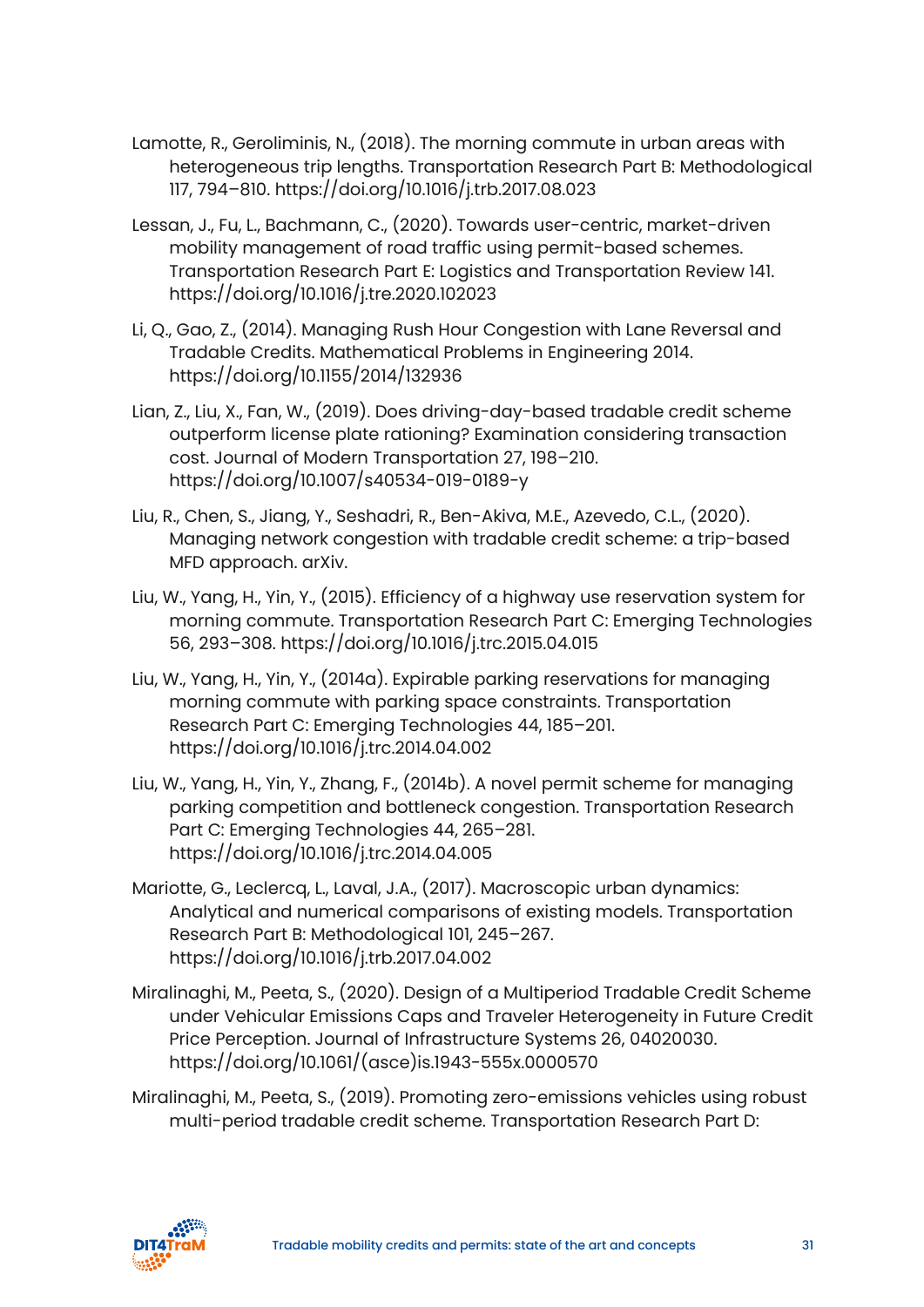Transport and Environment 75, 265–285. https://doi.org/10.1016/j.trd.2019.08.012

- Miralinaghi, M., Peeta, S., (2018). A Multi-Period Tradable Credit Scheme Incorporating Interest Rate and Traveler Value-of-Time Heterogeneity to Manage Traffic System Emissions. Frontiers in Built Environment 4, 33. https://doi.org/10.3389/fbuil.2018.00033
- Miralinaghi, M., Peeta, S., (2016). Multi-period equilibrium modeling planning framework for tradable credit schemes. Transportation Research Part E: Logistics and Transportation Review 93, 177–198. https://doi.org/10.1016/j.tre.2016.05.013
- Miralinaghi, M., Peeta, S., He, X., Ukkusuri, S. v., (2019). Managing morning commute congestion with a tradable credit scheme under commuter heterogeneity and market loss aversion behavior. Transportmetrica B 7, 1780–1808. https://doi.org/10.1080/21680566.2019.1698379
- Nie, Y., (2017a). On the potential remedies for license plate rationing. Economics of Transportation 9, 37–50. https://doi.org/10.1016/j.ecotra.2017.01.001
- Nie, Y., (2017b). Why is license plate rationing not a good transport policy? Transportmetrica A: Transport Science 13, 1–23. https://doi.org/10.1080/23249935.2016.1202354
- Nie, Y., (2015). A New Tradable Credit Scheme for the Morning Commute Problem. Networks and Spatial Economics 15, 719–741. https://doi.org/10.1007/s11067-013-9192-8
- Nie, Y., (2012). Transaction costs and tradable mobility credits. Transportation Research Part B: Methodological 46, 189–203. https://doi.org/10.1016/j.trb.2011.10.002
- Nie, Y., Yin, Y., (2013). Managing rush hour travel choices with tradable credit scheme. Transportation Research Part B: Methodological 50, 1–19. https://doi.org/10.1016/j.trb.2013.01.004
- Roca-Riu, M., Menendez, M., (2019). The potential of flexible reservations in a car sharing system with an auction scheme. IEEE Access 7, 154627–154639. https://doi.org/10.1109/ACCESS.2019.2948064
- Sakai, K., Kusakabe, T., Asakura, Y., (2015). Analysis of tradable bottleneck permits scheme when marginal utility of toll cost changes among drivers, in: Transportation Research Procedia. Elsevier, pp. 51–60. https://doi.org/10.1016/j.trpro.2015.09.055
- Sakai, K., Liu, R., Kusakabe, T., Asakura, Y., (2017). Pareto-improving social optimal pricing schemes based on bottleneck permits for managing congestion at a merging section. International Journal of Sustainable Transportation 11, 737–748. https://doi.org/10.1080/15568318.2017.1312646

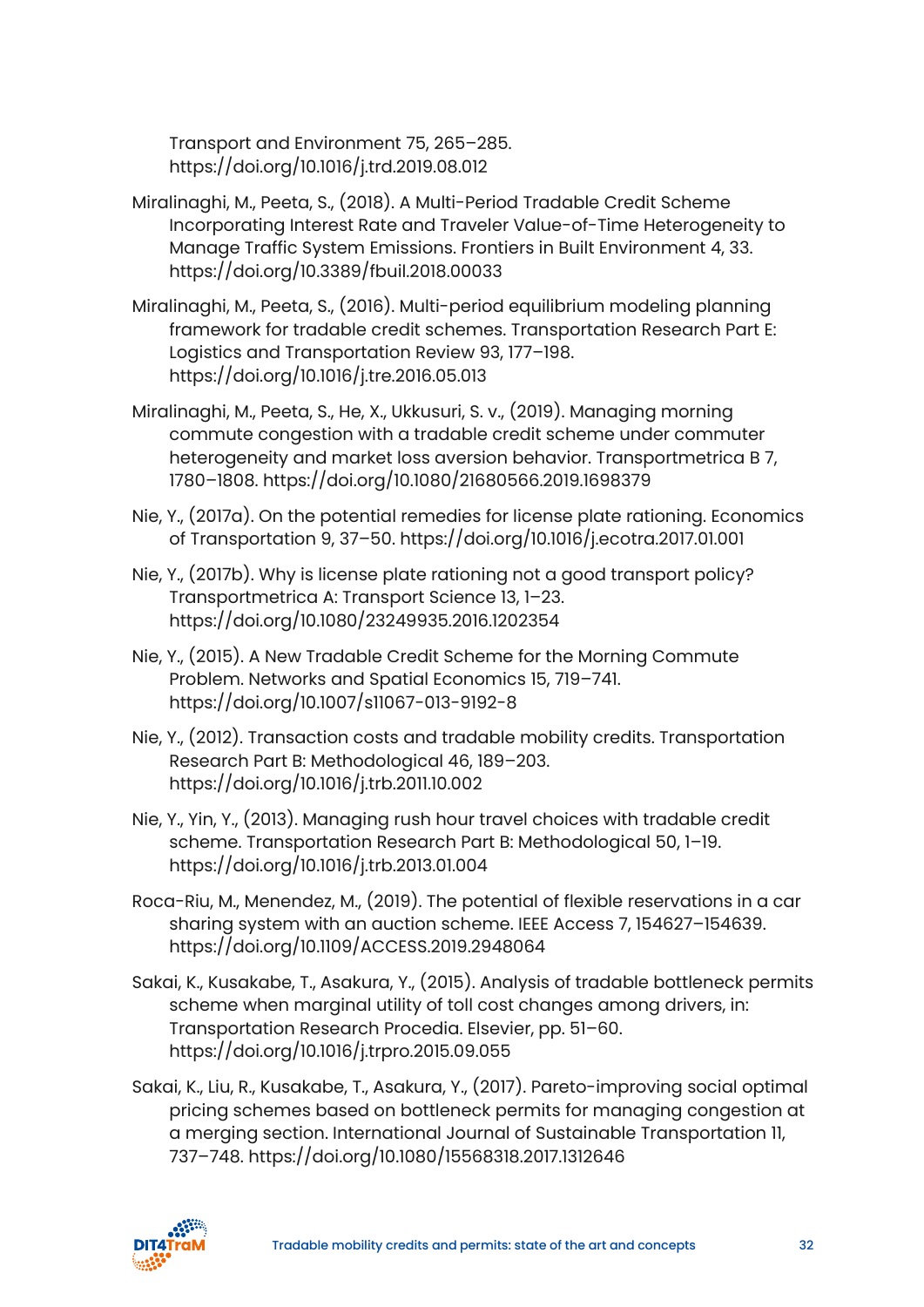- Seilabi, S.E., Tabesh, M.T., Davatgari, A., Miralinaghi, M., Labi, S., (2020). Promoting Autonomous Vehicles Using Travel Demand and Lane Management Strategies. Frontiers in Built Environment 6. https://doi.org/10.3389/fbuil.2020.560116
- Shirmohammadi, N., Yin, Y., (2016). Tradable Credit Scheme to Control Bottleneck Queue Length. Transportation Research Record: Journal of the Transportation Research Board 2561, 53–63. https://doi.org/10.3141/2561-07
- Shirmohammadi, N., Zangui, M., Yin, Y., Nie, Y., (2013). Analysis and Design of Tradable Credit Schemes under Uncertainty. Transportation Research Record: Journal of the Transportation Research Board 2333, 27–36. https://doi.org/10.3141/2333-04
- Su, P., Park, B., (2015). Auction-based highway reservation system an agentbased simulation study. Transportation Research Part C: Emerging Technologies 60, 211–226. https://doi.org/10.1016/j.trc.2015.07.018
- Tian, L.J., Yang, H., Huang, H.J., (2013). Tradable credit schemes for managing bottleneck congestion and modal split with heterogeneous users. Transportation Research Part E: Logistics and Transportation Review 54, 1– 13. https://doi.org/10.1016/j.tre.2013.04.002
- Tian, Y., Chiu, Y.C., (2015). Day-to-Day Market Power and Efficiency in Tradable Mobility Credits. International Journal of Transportation Science and Technology 4, 209–227. https://doi.org/10.1260/2046-0430.4.3.209
- Tian, Y., Chiu, Y.C., Sun, J., (2019). Understanding behavioral effects of tradable mobility credit scheme: An experimental economics approach. Transport Policy 81, 1–11. https://doi.org/10.1016/j.tranpol.2019.05.019
- Verhoef, E., Nijkamp, P., Rietveld, P., (1997). Tradeable permits: their potential in the regulation of road transport externalities. Environment and Planning B: Planning and Design 24, 527–548. https://doi.org/10.1068/b240527
- Vickrey, W.S., (1969). Congestion Theory and Transport Investment. Source: The American Economic Review 59, 251–260.
- Wada, K., Akamatsu, T., (2013). A hybrid implementation mechanism of tradable network permits system which obviates path enumeration: An auction mechanism with day-to-day capacity control. Transportation Research Part E: Logistics and Transportation Review 60, 94–112. https://doi.org/10.1016/j.tre.2013.05.008
- Wang, G., Gao, Z., Xu, M., (2019). Integrating link-based discrete credit charging scheme into discrete network design problem. European Journal of Operational Research 272, 176–187. https://doi.org/10.1016/j.ejor.2018.05.069
- Wang, G., Gao, Z., Xu, M., Sun, H., (2014a). Joint link-based credit charging and road capacity improvement in continuous network design problem.

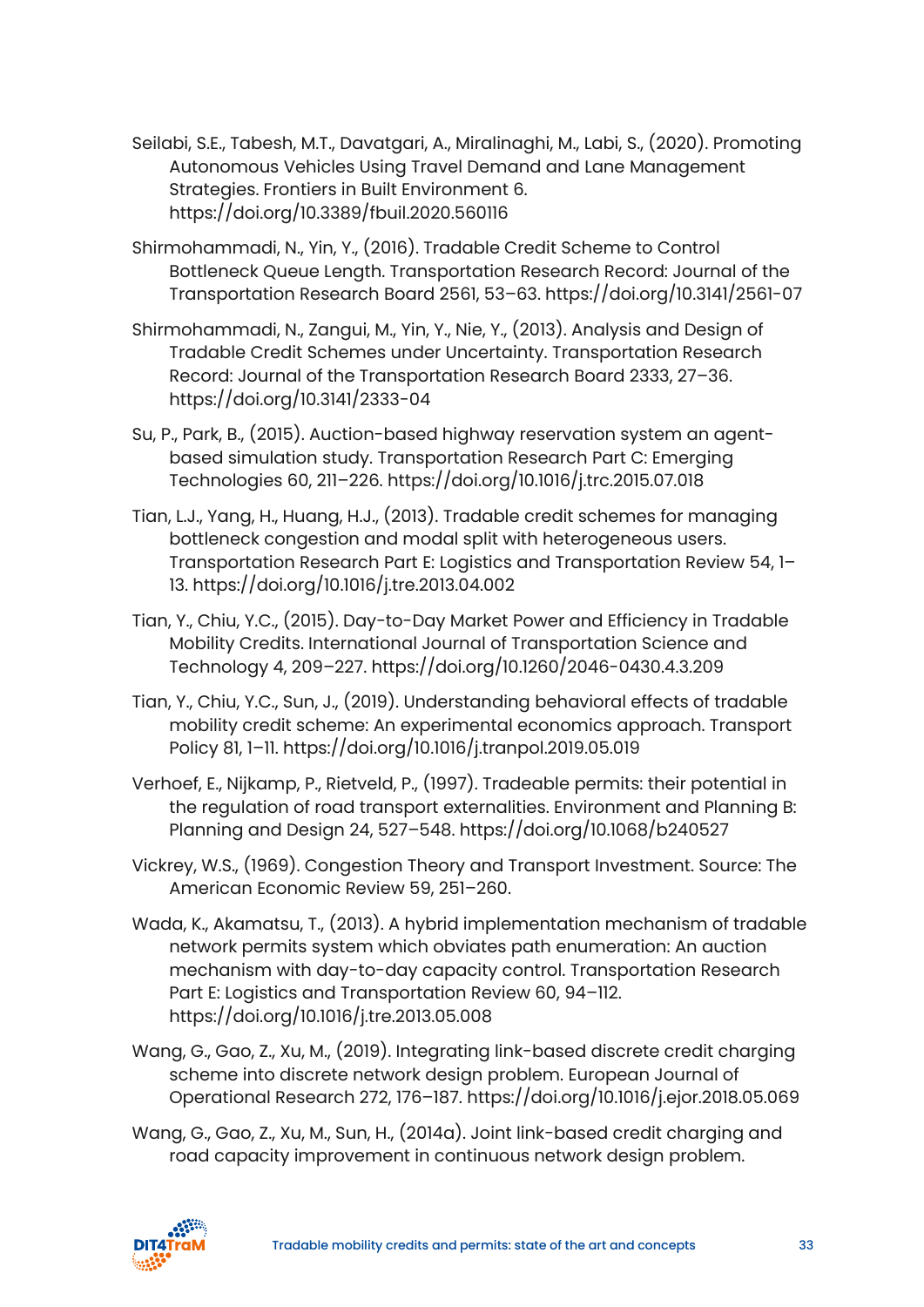Transportation Research Part A: Policy and Practice 67, 1–14. https://doi.org/10.1016/j.tra.2014.05.012

- Wang, G., Gao, Z., Xu, M., Sun, H., (2014b). Models and a relaxation algorithm for continuous network design problem with a tradable credit scheme and equity constraints. Computers and Operations Research 41, 252–261. https://doi.org/10.1016/j.cor.2012.11.010
- Wang, G., Li, Y., Xu, M., Gao, Z., (2020a). Operating a public–private mixed road network via determining tradable credits and road tolls: An equilibrium problem with equilibrium constraints approach. International Journal of Sustainable Transportation 15, 87–96. https://doi.org/10.1080/15568318.2019.1694110
- Wang, G., Xu, M., Grant-Muller, S., Gao, Z., (2020b). Combination of tradable credit scheme and link capacity improvement to balance economic growth and environmental management in sustainable-oriented transport development: A bi-objective bi-level programming approach. Transportation Research Part A: Policy and Practice 137, 459–471. https://doi.org/10.1016/j.tra.2018.10.031
- Wang, H., Zhang, X., (2016). Joint implementation of tradable credit and road pricing in public-private partnership networks considering mixed equilibrium behaviors. Transportation Research Part E: Logistics and Transportation Review 94, 158–170. https://doi.org/10.1016/j.tre.2016.07.014
- Wang, J.P., Liu, T.L., Huang, H.J., (2018). Tradable OD-based travel permits for bimodal traffic management with heterogeneous users. Transportation Research Part E: Logistics and Transportation Review 118, 589–605. https://doi.org/10.1016/j.tre.2018.08.015
- Wang, P., Wada, K., Akamatsu, T., Nagae, T., (2018). Trading mechanisms for bottleneck permits with multiple purchase opportunities. Transportation Research Part C: Emerging Technologies 95, 414–430. https://doi.org/10.1016/j.trc.2018.07.011
- Wang, X., Yang, H., (2012). Bisection-based trial-and-error implementation of marginal cost pricing and tradable credit scheme. Transportation Research Part B: Methodological 46, 1085–1096. https://doi.org/10.1016/j.trb.2012.04.002
- Wang, X., Yang, H., Han, D., Liu, W., (2014). Trial and error method for optimal tradable credit schemes: The network case. Journal of Advanced Transportation 48, 685–700. https://doi.org/10.1002/atr.1245
- Wang, X., Yang, H., Zhu, D., Li, C., (2012). Tradable travel credits for congestion management with heterogeneous users. Transportation Research Part E: Logistics and Transportation Review 48, 426–437. https://doi.org/10.1016/j.tre.2011.10.007

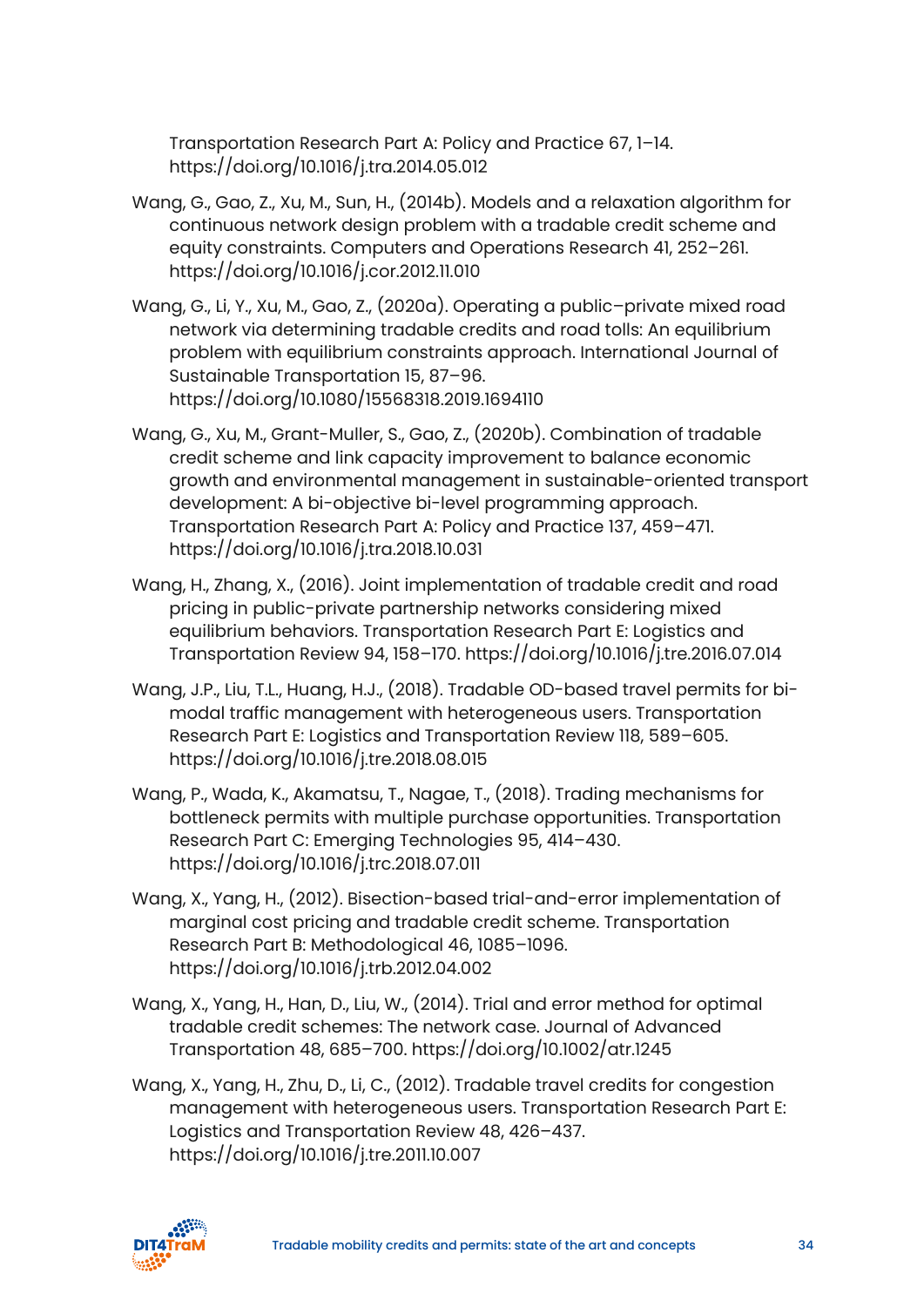- Wu, D., Yin, Y., Lawphongpanich, S., Yang, H., (2012). Design of more equitable congestion pricing and tradable credit schemes for multimodal transportation networks. Transportation Research Part B: Methodological 46, 1273–1287. https://doi.org/10.1016/j.trb.2012.05.004
- Wu, Z., Cai, X., Li, M., Hu, L., (2020). Optimal mixed charging schemes for traffic congestion management with subsidy to new energy vehicle users. International Transactions in Operational Research 00, 1–18. https://doi.org/10.1111/itor.12869
- Xiao, F., Long, J., Li, L., Kou, G., Nie, Y., (2019). Promoting social equity with cyclic tradable credits. Transportation Research Part B: Methodological 121, 56–73. https://doi.org/10.1016/j.trb.2019.01.002
- Xiao, F., Qian, Z., Zhang, H.M., (2013). Managing bottleneck congestion with tradable credits. Transportation Research Part B: Methodological 56, 1–14. https://doi.org/10.1016/j.trb.2013.06.016
- Xiao, L.L., Huang, H.J., Liu, R., (2015). Tradable credit scheme for rush hour travel choice with heterogeneous commuters. Advances in Mechanical Engineering 7, 168781401561243. https://doi.org/10.1177/1687814015612430
- Xiao, L.L., Liu, T.L., Huang, H.J., (2021a). Tradable permit schemes for managing morning commute with carpool under parking space constraint. Transportation 48, 1563–1586. https://doi.org/10.1007/s11116-019-09982-w
- Xiao, L.L., Liu, T.L., Huang, H.J., Liu, R., (2021b). Temporal-spatial allocation of bottleneck capacity for managing morning commute with carpool. Transportation Research Part B: Methodological 143, 177–200. https://doi.org/10.1016/j.trb.2020.11.007
- Xu, M., Grant-Muller, S., (2016). Trip mode and travel pattern impacts of a Tradable Credits Scheme: A case study of Beijing. Transport Policy 47, 72– 83. https://doi.org/10.1016/j.tranpol.2015.12.007
- Yang, H., Wang, X., (2011). Managing network mobility with tradable credits. Transportation Research Part B: Methodological 45, 580–594. https://doi.org/10.1016/j.trb.2010.10.002
- Ye, H., Yang, H., (2013). Continuous price and flow dynamics of tradable mobility credits. Transportation Research Part B: Methodological 57, 436–450. https://doi.org/10.1016/j.trb.2013.05.007
- Zang, G., Xu, M., Gao, Z., (2020). High-occupancy vehicle lane management with tradable credit scheme: An equilibrium analysis. Transportation Research Part E: Logistics and Transportation Review 144, 102120. https://doi.org/10.1016/j.tre.2020.102120
- Zang, G., Xu, M., Gao, Z., (2018). High-occupancy vehicle lanes and tradable credits scheme for traffic congestion management a bilevel programming

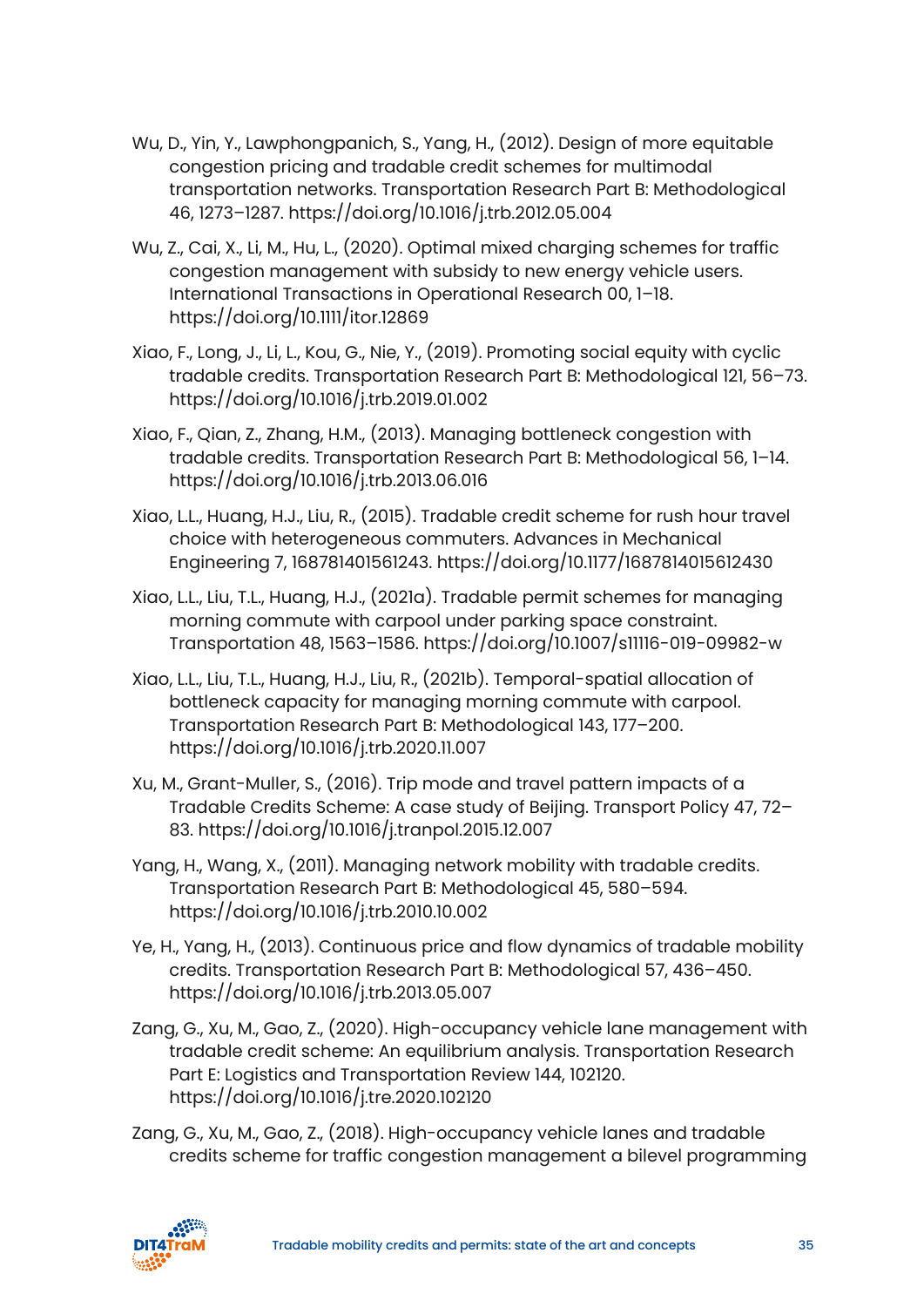approach. Promet - Traffic - Traffico 30, 1–10. https://doi.org/10.7307/ptt.v30i1.2300

- Zhang, F., Lu, J., Hu, X., (2021a). Optimal Tradable Credit Scheme Design with Recommended Credit Price. Journal of Advanced Transportation 2021, 1–16. https://doi.org/10.1155/2021/6688803
- Zhang, F., Lu, J., Hu, X., (2021b). Tradable credit scheme design with transaction cost and equity constraint. Transportation Research Part E: Logistics and Transportation Review 145, 102133. https://doi.org/10.1016/j.tre.2020.102133
- Zhang, F., Lu, J., Hu, X., (2020). Traffic Equilibrium for Mixed Traffic Flows of Human-Driven Vehicles and Connected and Autonomous Vehicles in Transportation Networks under Tradable Credit Scheme. Journal of Advanced Transportation 2020. https://doi.org/10.1155/2020/8498561
- Zhang, F., Lu, J., Hu, X., Liu, T., (2021c). Investigating the Impacts of Transaction Cost under a Tradable Credit Scheme with Heterogenous Users. Mathematical Problems in Engineering 2021. https://doi.org/10.1155/2021/6624300
- Zhou, F., Wu, J., Xu, Y., Yi, C., (2020). Optimization Scheme of Tradable Credits and Bus Departure Quantity for Travelers' Travel Mode Choice Guidance. Journal of Advanced Transportation 2020. https://doi.org/10.1155/2020/6665161
- Zhu, C., Yue, J.S., Mandayam, C. v., Merugu, D., Abadi, H.K., Prabhakar, B., (2015). Reducing Road Congestion Through Incentives: A Case Study, in: Transportation Research Board 94th Annual Meeting.
- Zhu, W., Ma, S., Tian, J., (2017). Optimizing congestion and emissions via tradable credit charge and reward scheme without initial credit allocations. Physica A: Statistical Mechanics and its Applications 465, 438–448. https://doi.org/10.1016/j.physa.2016.08.045
- Zong, F., Zeng, M., Lv, J., Wang, C., (2021). A credit charging scheme incorporating carpool and carbon emissions. Transportation Research Part D: Transport and Environment 94, 102711. https://doi.org/10.1016/J.TRD.2021.102711